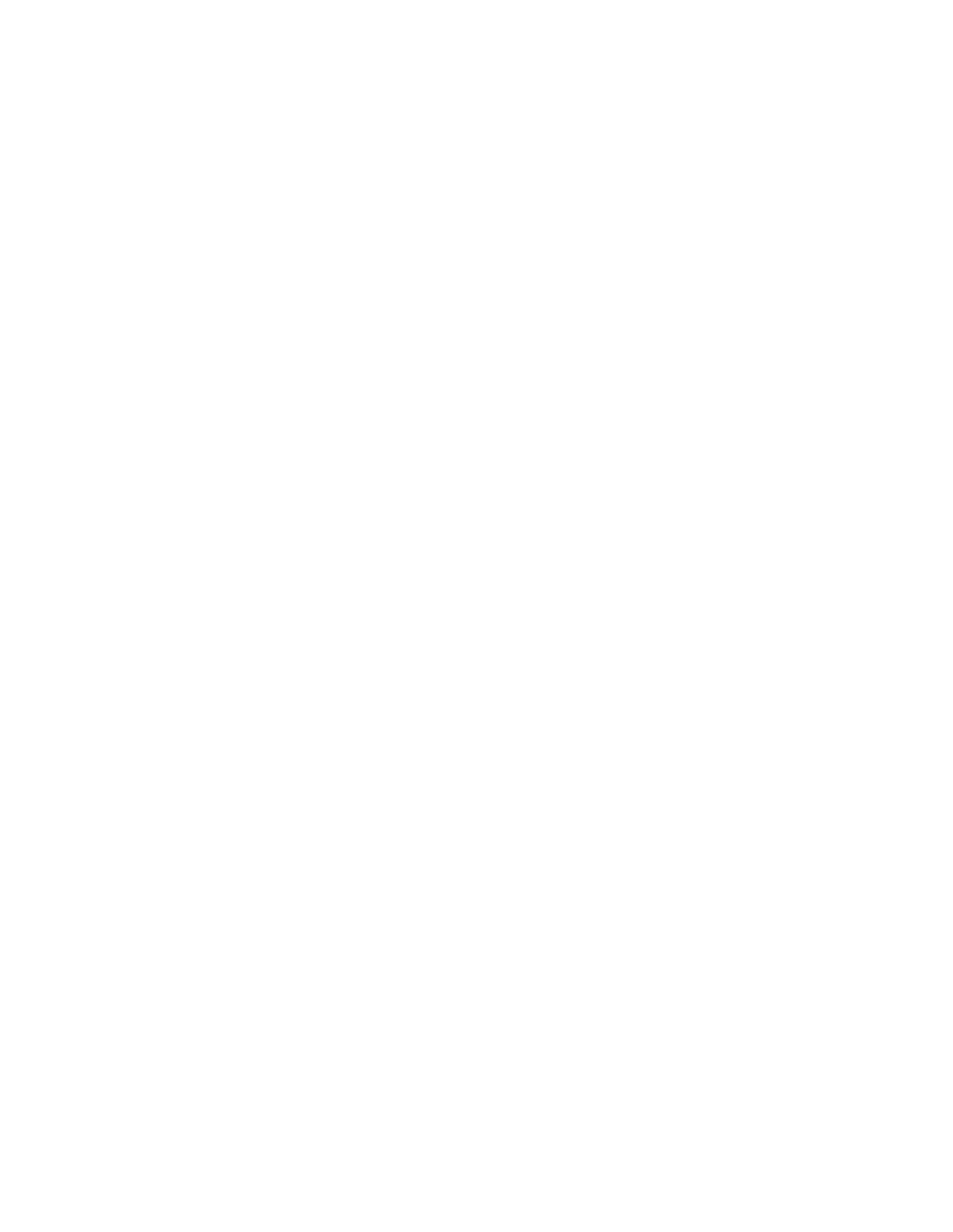

*COMMONWEALTH of VIRGINIA*

JACK BARBER, M.D.

**INTERIM COMMISSIONER INTERIM COMMISSIONER DEPARTMENT OF** *BEHAVIORAL HEALTH AND DEVELOPMENTAL SERVICES* Post Office Box 1797 Richmond, Virginia 23218-1797

Telephone (804) 786-3921 Fax (804) 371-6638 www.dbhds.virginia.gov

December 1, 2017

TO: The Honorable Terry R. McAuliffe, Governor

and

Members, Virginia General Assembly

Fr: Jack Barber, MD Interim Commissioner

Pursuant to House Bill 2258 (Filler-Corn) which instructed the The Department of Behavioral Health and Developmental Services to "*report by December 1, 2017, to the Governor and the General Assembly on its activities related to suicide prevention across the lifespan pursuant to § 37.2-312.1 of the Code of Virginia.*" In accordance with that language, please find attached the *DBHDS Annual Report on Activities Related to Suicide Prevention*.

Staff at the department are available should you wish to discuss this report.

Sincerely,<br>Jachus Baybarms

Jack Barber, M.D.

Enc.

Cc: William A. Hazel, Jr., M.D. Joe Flores The Honorable Eileen Filler-Corn, Member, House of Delegates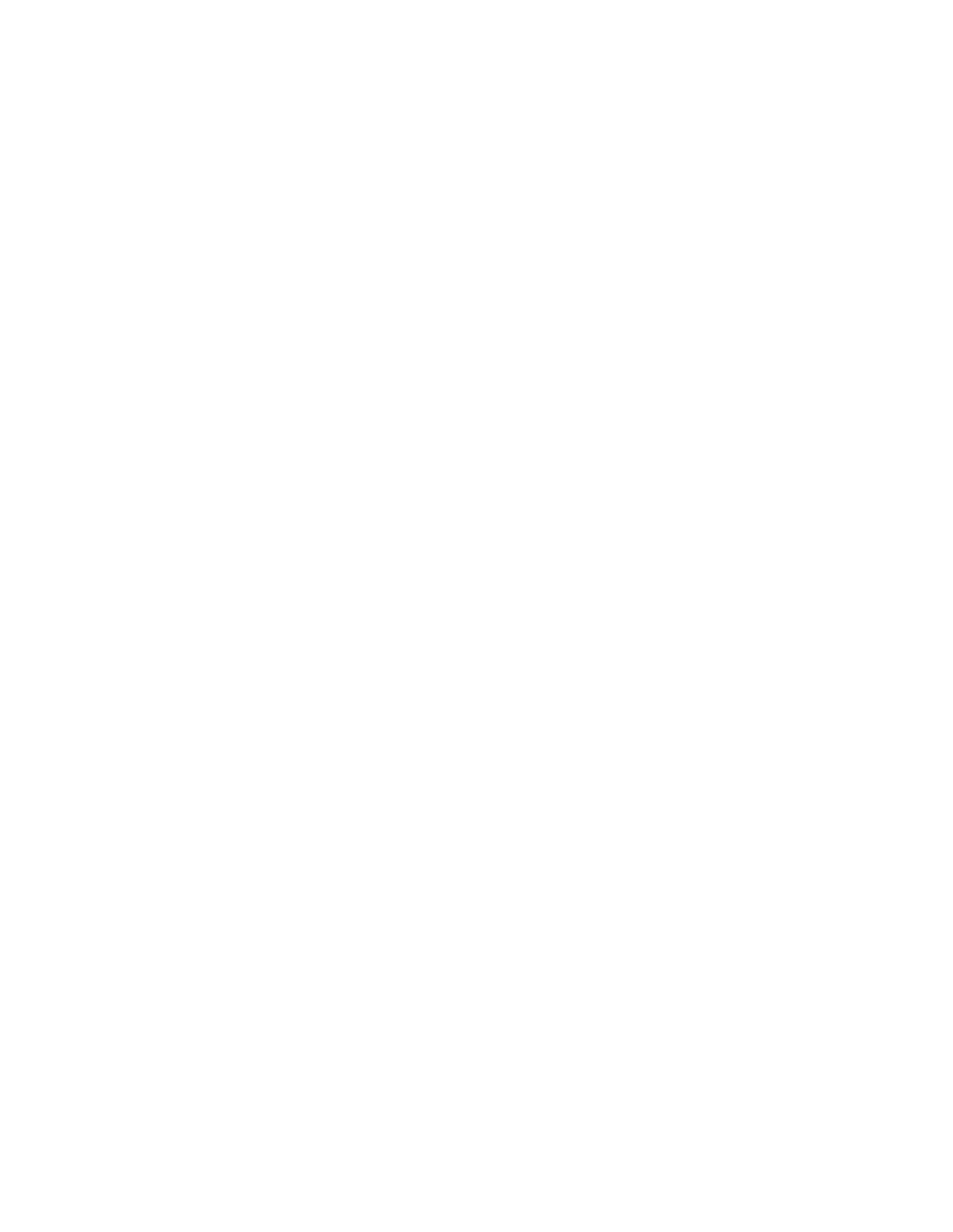

## **DBHDS Annual Report on Activities Related to Suicide Prevention**

(HB 2258)

**December 1, 2017**

*DBHDS Vision: A Life of Possibilities for All Virginians*

**1220 BANK STREET • P.O. BOX 1797 • RICHMOND, VIRGINIA 23218-1797 PHONE: (804) 786-3921 • FAX: (804) 371-6638 • WEB SITE: [WWW.DBHDS.VIRGINIA.GOV](http://www.dbhds.virginia.gov/)**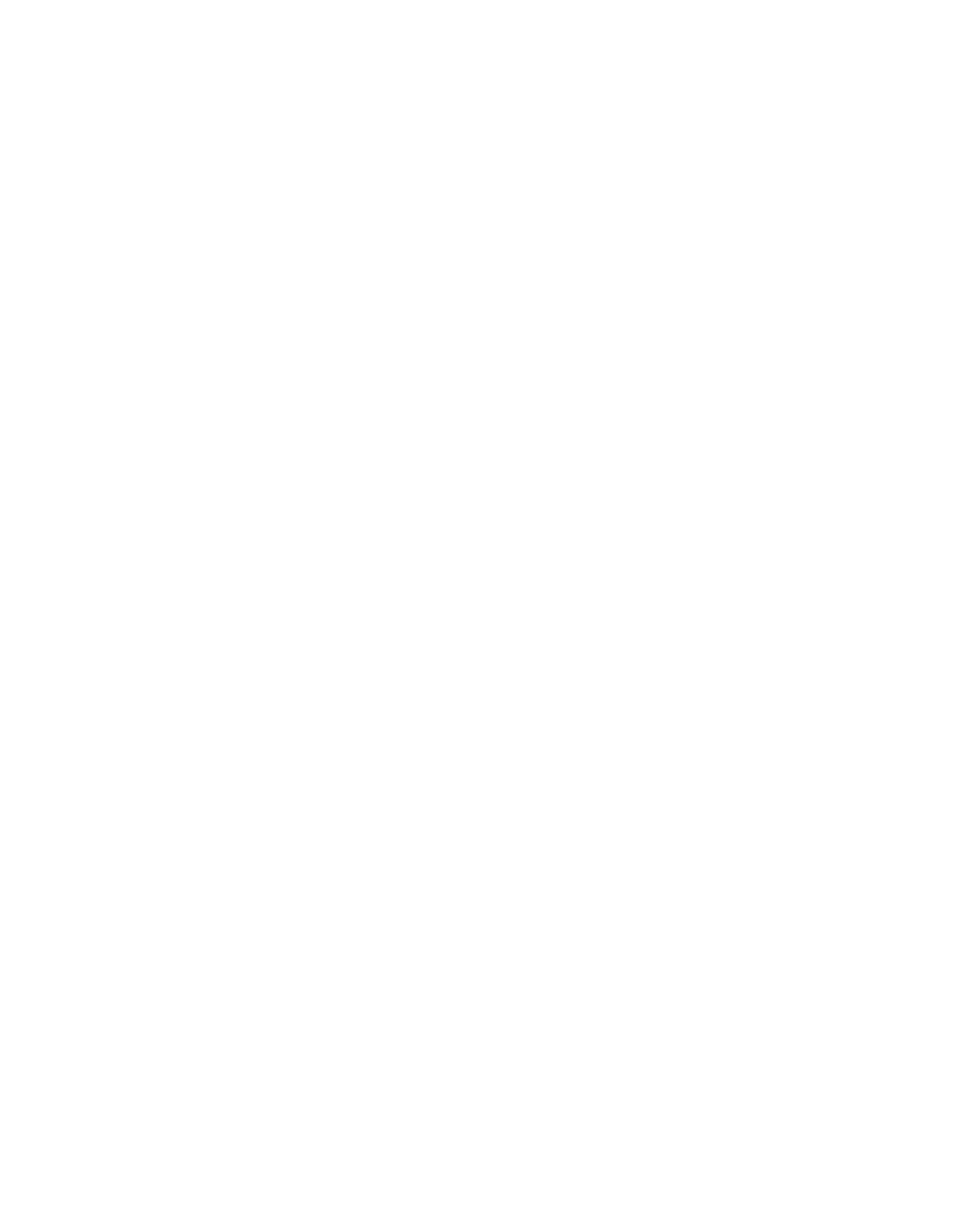## **DBHDS Annual Report on Activities Related to Suicide Prevention**

## **Preface**

House Bill 2258 requires the Department of Behavioral Health and Developmental Services (DBHDS) to report on its activities related to suicide prevention. The language reads:

*§1. The Department of Behavioral Health and Developmental Services shall report by December 1, 2017, to the Governor and the General Assembly on its activities related to suicide prevention across the lifespan pursuant to § 37.2- 312.1 of the Code of Virginia.*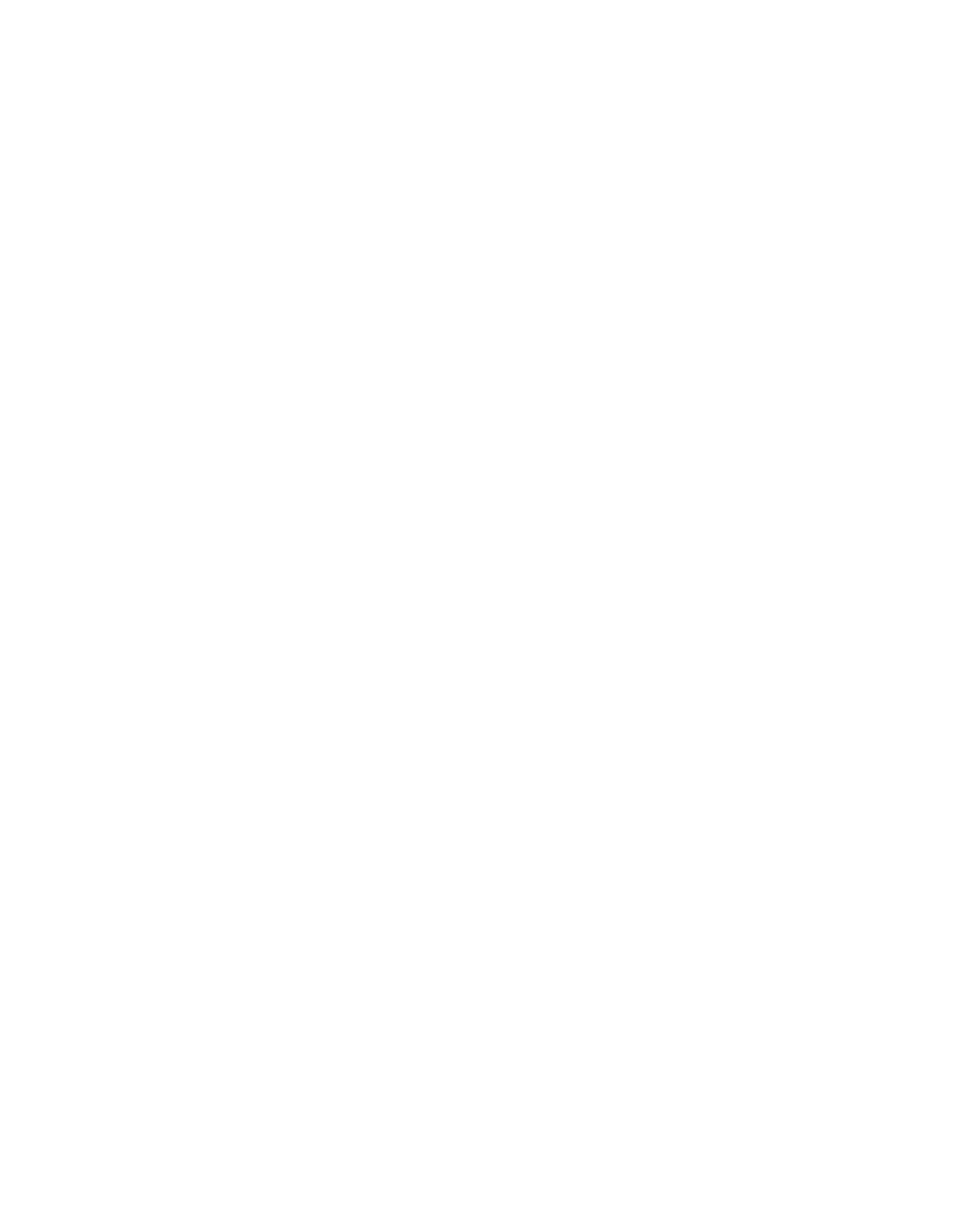## **DBHDS Annual Report on Activities Related to Suicide Prevention**

## **Table of Contents**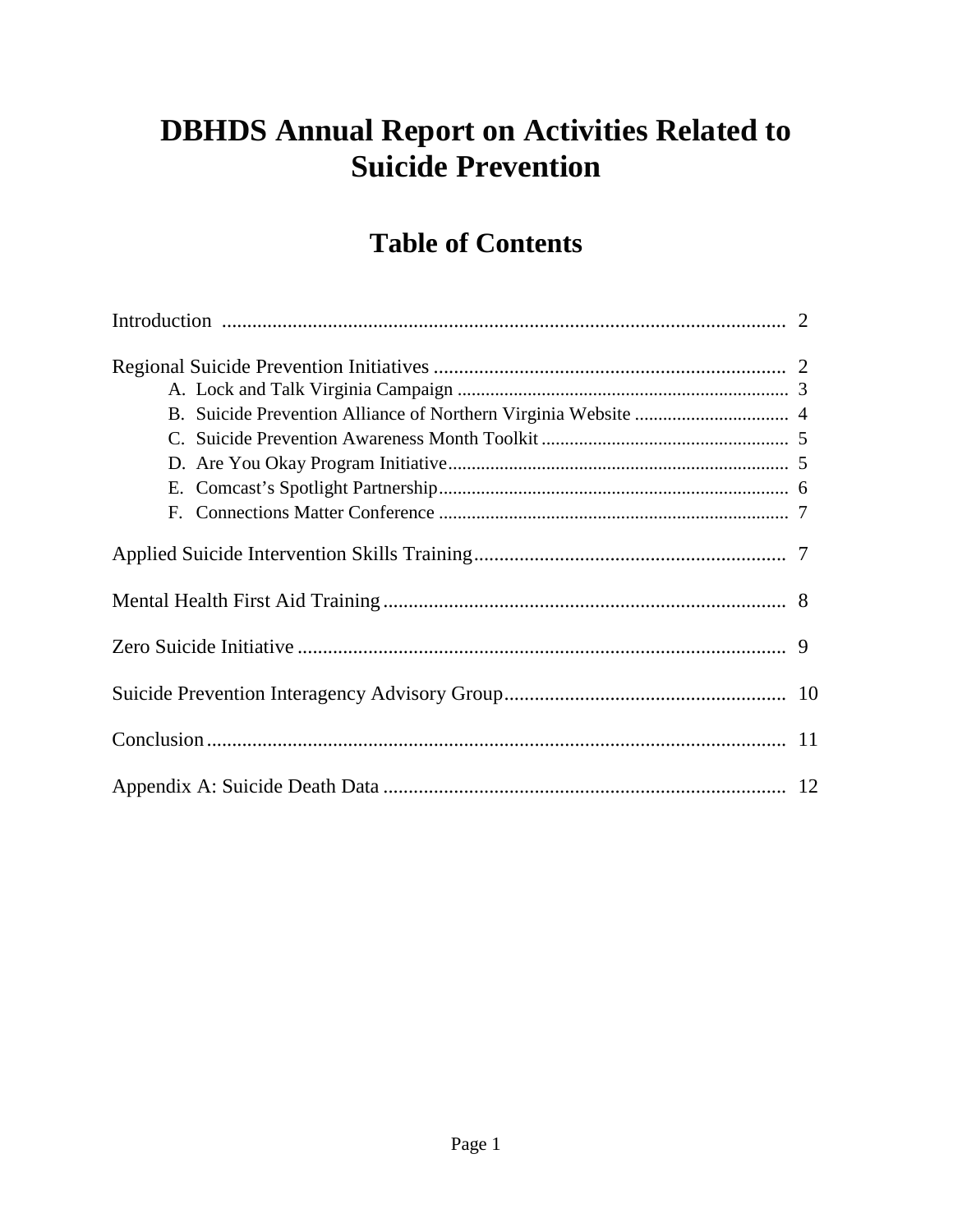## **Introduction**

DBHDS is pleased to submit its FY 2017 Annual Report on Activities Related to Suicide Prevention pursuant to HB 2258. The total number of suicides annually in Virginia increased from 2003 to 2013. Likewise, the overall rate of suicide also increased steadily from 10.8 to 12.7 per 100,000 residents from 2003 to 2013. The number and rate of suicide was higher among men than women and the suicide rate among men also showed a more pronounced increase from 17.0 to 20.1 suicide deaths per 100,000 residents. The trend of increasing number and rate of suicide parallels gender-specific and overall trends nationally.

The data reported in Appendix A of this report represent numbers and rates of suicide deaths in Virginia by Health Planning Regions from 2003-2015. The tables include a breakdown by select demographic and injury characteristics as well as select decedent and incident characteristics. Suicide decedents are reported based on Health Planning Region of residence.

Governor McDonnell signed into law the FY 2014 budget, which included a \$1,100,000 ongoing appropriation to the Department of Behavioral Health and Developmental Services (DBHDS) to expand and support Suicide Prevention and Mental Health First Aid (MHFA) initiatives across the Commonwealth of Virginia. The funding is under the purview of the Office of Behavioral Health Wellness; \$600,000 to expand MHFA and \$500,000 to develop and implement a comprehensive statewide suicide prevention program. Funding for the Suicide Prevention and the MHFA Program Coordinators is included in this appropriation. Resources were allocated in an effort to prevent suicide and reduce the stigma of mental illness and seeking help.

It is a priority for DBHDS to have local participation in the development of community level strategies in suicide prevention and mental health promotion. Descriptions of the Regional Suicide Prevention Initiatives and other strategies related to suicide prevention are included in this report. Descriptions of the Suicide Prevention Interagency Advisory Group (SPIAG) and the Suicide Prevention across the Lifespan Plan are also included in this report.

## **Regional Suicide Prevention Initiatives**

DBHDS currently funds regional suicide prevention initiatives across the Commonwealth of Virginia. These initiatives extend the reach and impact of suicide prevention efforts, afford greater access to suicide prevention resources by affected communities, and leverage and reduce costs for individual localities related to training or other suicide prevention action strategies. DBHDS has been funding these suicide prevention initiatives since 2014 from the ongoing appropriation from the General Assembly to DBHDS to expand and support Suicide Prevention and Mental Health First Aid initiatives across the Commonwealth of Virginia. In FY 2017, \$625,000 was allocated for the regional suicide prevention initiatives. The DBHDS Suicide Prevention Coordinator is responsible for the monitoring and oversight of regional suicide prevention initiatives, as well as availability for technical assistance relating to the initiatives. Community services boards (CSBs) that represent each of the regions are included below: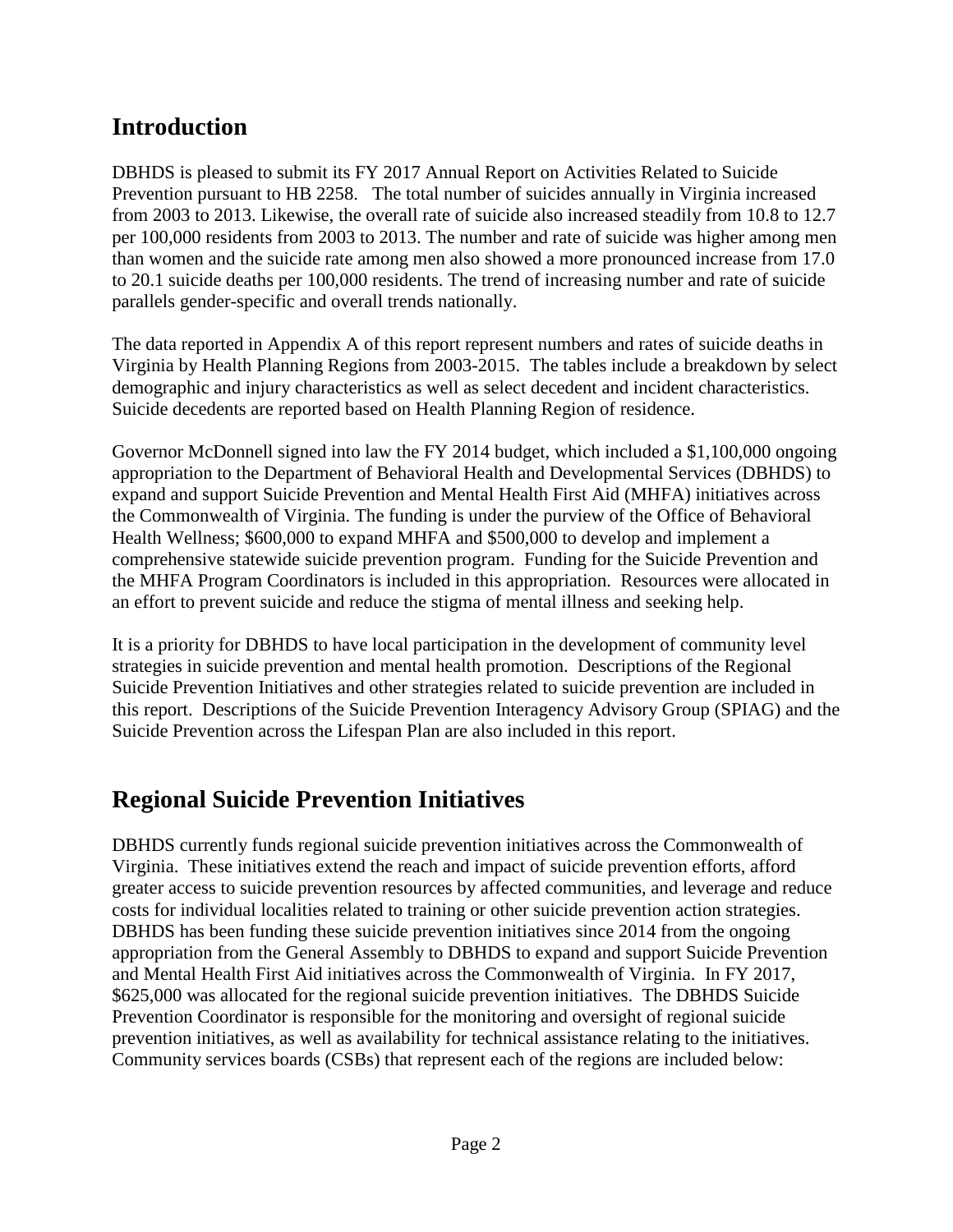- DBHDS Region 1 includes the following CSBs: Alleghany Highlands, Harrisonburg-Rockingham, Horizon, Northwestern, Rappahannock Area, Rappahannock-Rapidan, Region Ten, Rockbridge Area, and Valley. Region 1 is known as Region 1 Suicide Prevention Committee.
- DBHDS Region 2 includes the following CSBs: Alexandria, Arlington, Fairfax-Falls Church, Loudoun County, and Prince William County. Region 2 is known as the Suicide Prevention Alliance of Northern Virginia (SPAN).
- DBHDS Region 3 decided to split into eastern and western halves to better serve their provider areas. Region 3 East is known as Health Planning Region III East and includes the following CSBs: Blue Ridge, Danville-Pittsylvania, New River Valley, Piedmont, and Southside. Region 3 West is known as Region 3 West Wellness Council and includes the following CSBs: Cumberland Mountain, Dickenson County, Highlands, Mt Rogers, and Planning District 1.
- DBHDS Region 4 includes the following CSBs: Chesterfield, Crossroads, Goochland-Powhatan, Hanover, Henrico Area, District 19, and Richmond. Region 4 is known as the Region 4 Suicide Prevention Initiative.
- Region 5 includes the following CSBs: Chesapeake, Colonial, Eastern Shore, Hampton-Newport News, Middle Peninsula-Northern Neck, Norfolk, Portsmouth, Virginia Beach, and Western Tidewater. Region 5 is known as HPR 5 Suicide Prevention Task Force.

Each regional initiative is responsible for developing a collaborative organizational body, establishing need within the region and identifying target areas and populations, and building community capacity to address the issue from a prevention standpoint. Additionally, they develop a plan that has measurable goals and objectives along with an implementation guide that includes the following strategies and activities:

- Training provisions including Applied Suicide Intervention Skill Training (ASIST),Mental Health First Aid (MHFA),
- Suicide Alertness for Everyone (safeTALK),
- Online health simulation trainings developed by KOGNITO based on community need, and
- Activities for Suicide Prevention Awareness Week.

The regions also develop an evaluation and sustainability plan, include cultural considerations and competency actions, and develop a budget for implementation. Following are specific activities and accomplishments that occurred as a result of the regional suicide prevention initiatives in FY 2017.

#### **Lock and Talk Virginia Campaign**

While reviewing data from the Virginia Violent Death Reporting System, DBHDS Region 1 found that firearms were associated with 61 percent of suicides in their catchment area, and self-poisoning with 19 percent of suicides. In response, Region 1 established "Lock and Talk Virginia," a project to prevent suicides by (1) restricting access to firearms and poisons during a mental health crisis and (2) educating members of the public how to recognize and respond to the warning signs of suicide.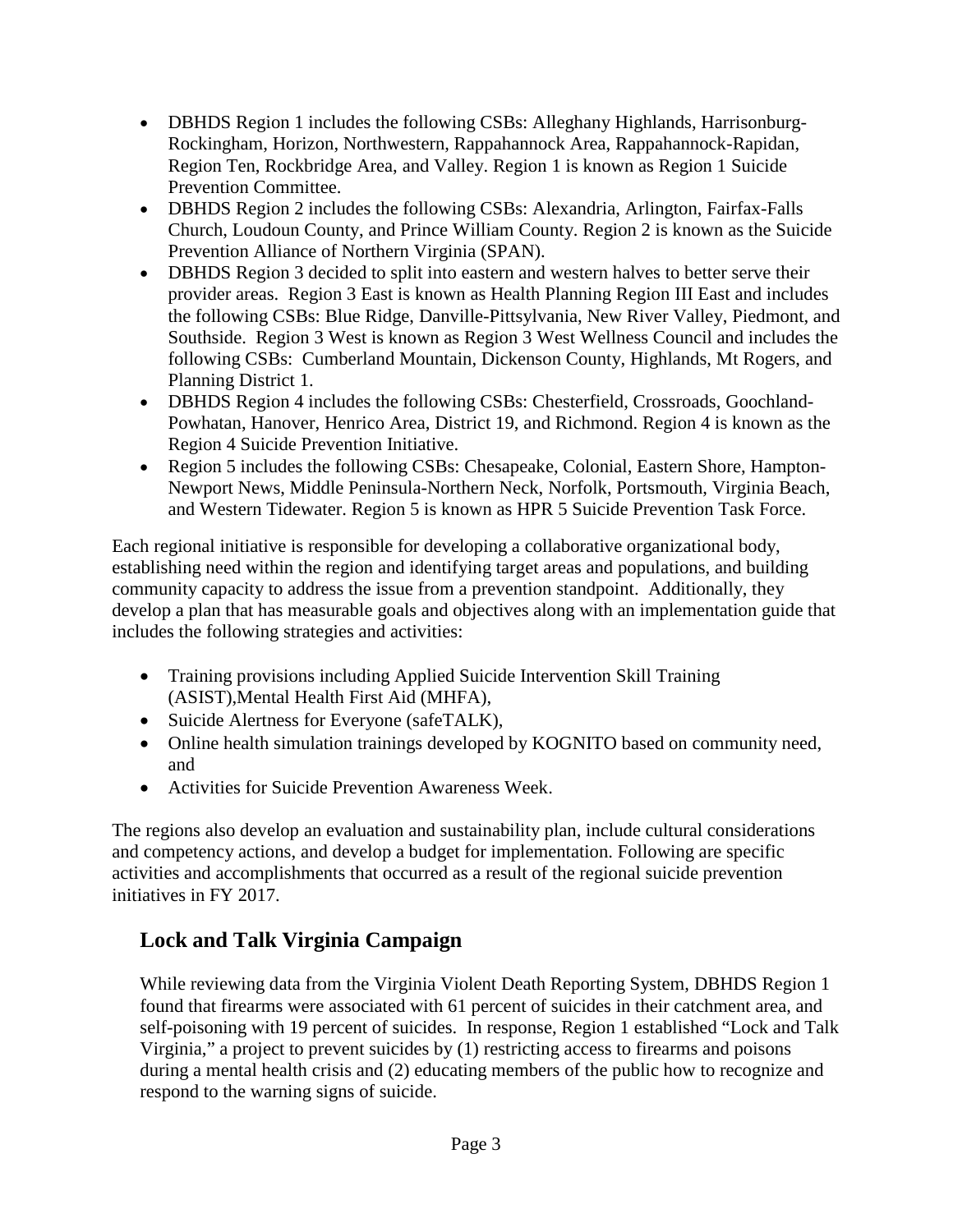Lock and Talk Virginia was developed in 2015 in partnership with and is an expansion of the National Means Matter campaign. The mission of the Means Matter campaign is to increase the proportion of suicide prevention groups who promote activities that reduce a suicidal person's access to lethal means of suicide and who develop active partnerships with gun owner groups to prevent suicide. The Lock and Talk Virginia campaign was highlighted by a key figure in the Means Matter campaign during the  $50<sup>th</sup>$  Annual American Association of Suicidology Conference in April 2017. The Suicide Prevention Resource Center (SPRC) highlighted the Lock and Talk Virginia campaign for their efforts to reduce access to lethal means in an article on their website. The article can be accessed at [http://www.sprc.org/news/virginia-lock-talk-virginia.](http://www.sprc.org/news/virginia-lock-talk-virginia)

Another facet of the Lock and Talk Virginia campaign is the Gun Shop campaign. Currently, Lock and Talk Virginia works with 110 gun shop retailers, firing ranges, and pawn shops to display and discuss suicide prevention messages with clientele. The region reported that 90 percent of the gun retailers and firing ranges that were approached agreed to participate in the campaign.

Lock and Talk Virginia and its partners have provided 8,040 gun locks and 2,435 medication boxes beginning October 1, 2015 - August 31, 2017. The medication boxes have a medication safety tip sheet, poison control phone number, and the National Suicide Prevention Lifeline Phone Number. The free gun locks are accompanied by the message that the best strategy for protecting a person at risk is to remove firearms from the home until a mental health crisis has passed. The partners helping dispense the devices include sheriff's departments, mobile crisis units, domestic violence shelters, clinics, mental health agencies, hospitals, and rural mobile food pantries.

In addition, Lock and Talk Virginia information was presented to professionals during FY 2017 including at the Virginia Association of Community Services Board (VACSB) Conference in Portsmouth, VA and at the Region 5 Annual Conference, "Suicide Prevention: Connections Matter." in Portsmouth, VA. Furthermore, Crisis Intervention Team (CIT) partners delivered Lock and Talk Virginia information at the CIT Conference in Blacksburg, VA, and the CIT International Conference in Ft. Lauderdale, FL.

#### **Suicide Prevention Alliance of Northern (SPAN) Virginia Website**

During Suicide Prevention Month in September 2016, DBHDS Region 2 SPAN launched a new website and a coordinated suicide prevention campaign titled, "Reach Out. Find Hope". The website compiles resources from each CSB in Region 2 to provide a single point of entry for any community member who may be struggling with mental health issues or contemplating suicide.

The SPAN website received 9,125 unique visitors with 54,762 hits from October 2016 - August 2017. The most popular downloads were the Older Adult publications on aging, mental wellness and depression. Since November 2016, Public Service Announcements (developed by the region) experienced 512,327 impressions through Facebook newsfeeds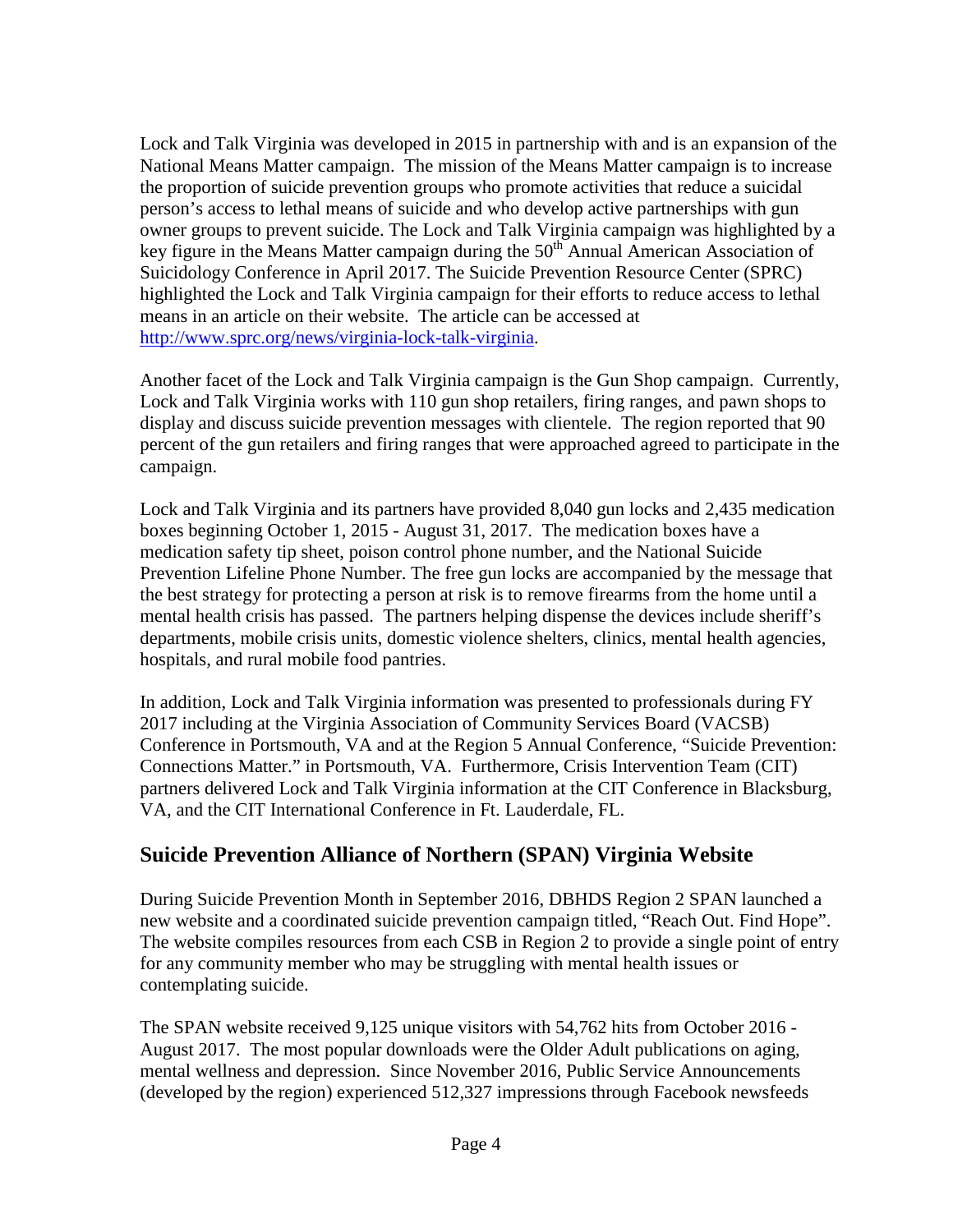distributed in the northern Virginia region. Also, there were over 91,949 views of at least half of the 30 second spots; and of those, 49,953 were watched to 95-100 percent completion. The website is available at: [http://www.suicidepreventionnva.org/.](http://www.suicidepreventionnva.org/)

SPAN continued to offer screening for mental health online brief screenings for depression, substance abuse, bipolar disorder, and post-traumatic stress disorder among others during FY 2017. The online screenings provide an assessment of the user's mental health, information on whether the user's assessment results are consistent with a mental health disorder, an overview of the signs and symptoms of treatable mental health disorders, and how to access local resources. These screenings are anonymous and confidential, and results are provided immediately following the brief questionnaire.

SPAN data reports show a range of between 100 and 150 individuals per month access the screening questionnaires. Typically, the depression and generalized anxiety disorder screens are the most utilized. During the calendar year 2017 (January – July) 944 screenings were completed.

#### **Suicide Prevention Awareness Month Toolkit**

Health Planning Region 3 East developed a Suicide Prevention Awareness Month toolkit as a component of their regional initiative during FY 2017. The toolkit is intended to raise awareness of suicide prevention and provide information on ongoing efforts in the local community. The goal of the toolkit is to provide community advocates with the necessary tools to develop and implement successful suicide prevention initiatives. The toolkit includes a challenge to the community to encourage people to pledge to check in on a friend or family member who is exhibiting the warning signs of suicide. The hope is to mobilize the community into action, and take the steps necessary to develop a suicide safer community. The toolkit includes the following:

- 1) Suicide Prevention and Awareness Proclamation
- 2) Suicide Facts and Figures
- 3) Warning Signs of Suicide
- 4) Free Community Trainings, Support Groups, and Resources
- 5) National Suicide Prevention Lifeline Information
- 6) Information on the #askingsaves 'Take the Pledge' Initiative
- 7) Suicide Prevention Awareness Month Activities

The Suicide Prevention Toolkit can be downloaded at: [https://drive.google.com/open?id=0B4gYIxMXOuU8WnBRMVRwSVpUNTQ.](https://drive.google.com/open?id=0B4gYIxMXOuU8WnBRMVRwSVpUNTQ)

#### **Are You Okay Program Initiative**

The Southwest Virginia Region 3 West Suicide Prevention Initiative has worked diligently the past 14 months to develop the "Are You Okay" program. The newly developed program provides contact and support during high-risk times for individuals recently released from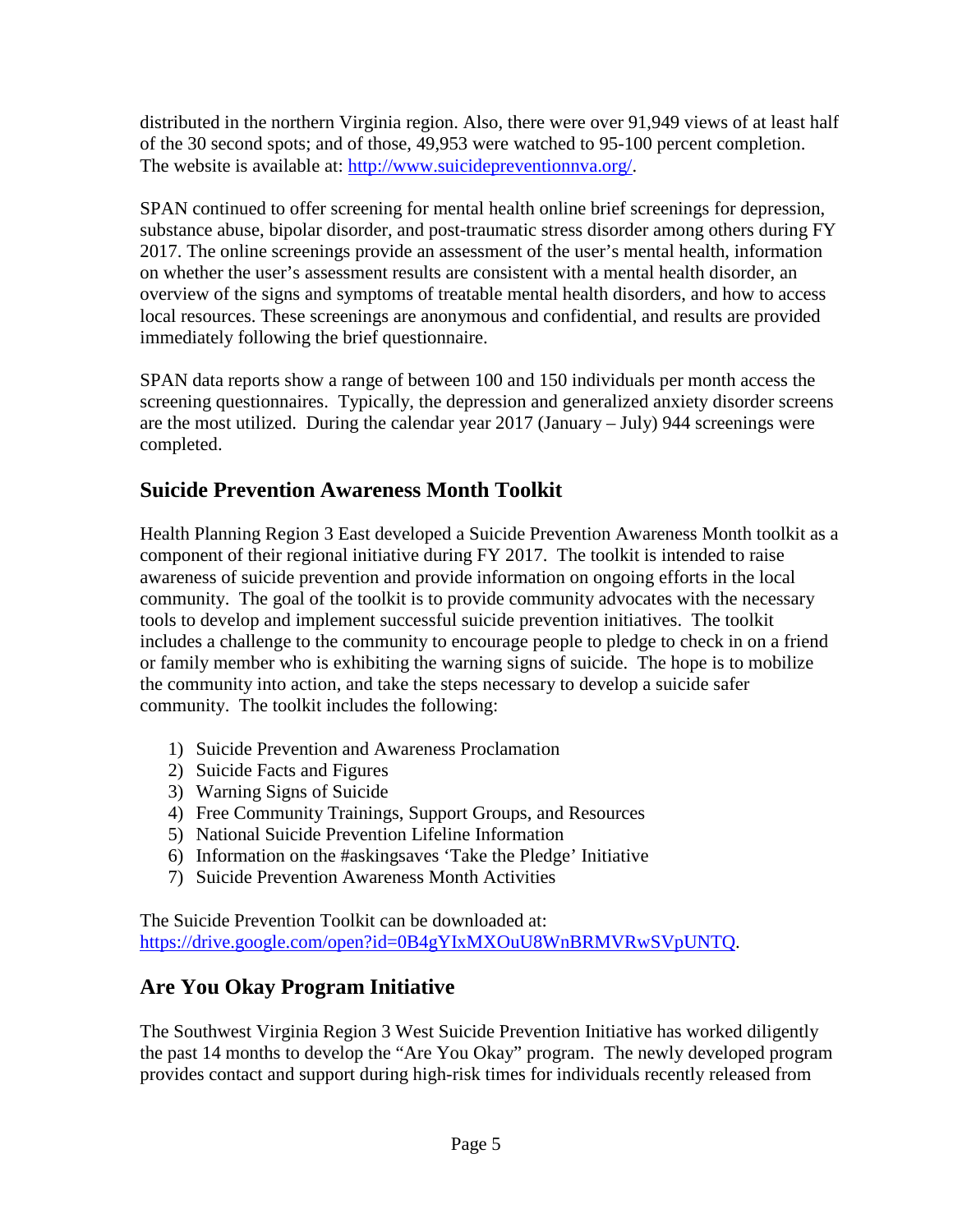hospitalization. This population was targeted as a result of research demonstrating that some of the highest risk periods for suicide are immediately after hospital discharge.

The Are You Okay program mission is to help individuals feel *heard* by providing volunteers who make a sincere connection with individuals to prevent suicide. Volunteers empower individuals to make successful care transitions by focusing on the individuals' personal values, beliefs, strengths, and resources. Reducing isolation and providing an avenue to be heard between services is essential in helping to prevent suicides. The Are You Okay program works by providing:

- Voluntary referral
- 24-hour initial call-back with follow up calls to connect to first follow-up appointment.
- Individualized care and transition planning
- Scaling for Evaluation

Program data will be managed online over a secure web-based portal designed to track Are You Okay participant data. Evaluation measures for the program are embedded to monitor progress of participants after each call. On-line portal use allows Are You Okay volunteer callers to operate from multiple sites increasing the potential for volunteers in a large geographical area.

Region 3 West launched the program by means of a presentation to the Regional Emergency Services Directors meeting held at the Mount Rogers Community Services Board Office in July 2017. The region will pilot the program with the Southwestern Virginia Mental Health Institute. The hospital is a 179-bed state psychiatric institute serving adult and geriatric populations in Southwest Virginia.

#### **Comcast Spotlight Partnership**

In an effort to promote awareness that suicide is a public health problem that is preventable, Region 4 developed a partnership with Comcast Spotlight. This strategy included a comprehensive six month cable TV and premium digital video campaign with the goal of building awareness for the Be Well VA website as a resource for those struggling with depression and suicidal thoughts. Be Well VA is a collaboration of the seven Community Service Boards in Region 4. The focus of the site is to bring awareness to the increasing number of deaths by suicide and to promote wellness for life.

The ads were strategically designed with the intent to change the public interest by raising awareness of suicide, impact the public attitude around the stigma associated with depression and suicide, and offer a call to action. The media campaign, targeting older white men, military personnel and teens, included 1,301 30-second commercials and 343,000 targeted digital video impressions. Comcast Spotlight provided additional public service announcements support including 12,270 30-second commercials and 200 10-second commercials.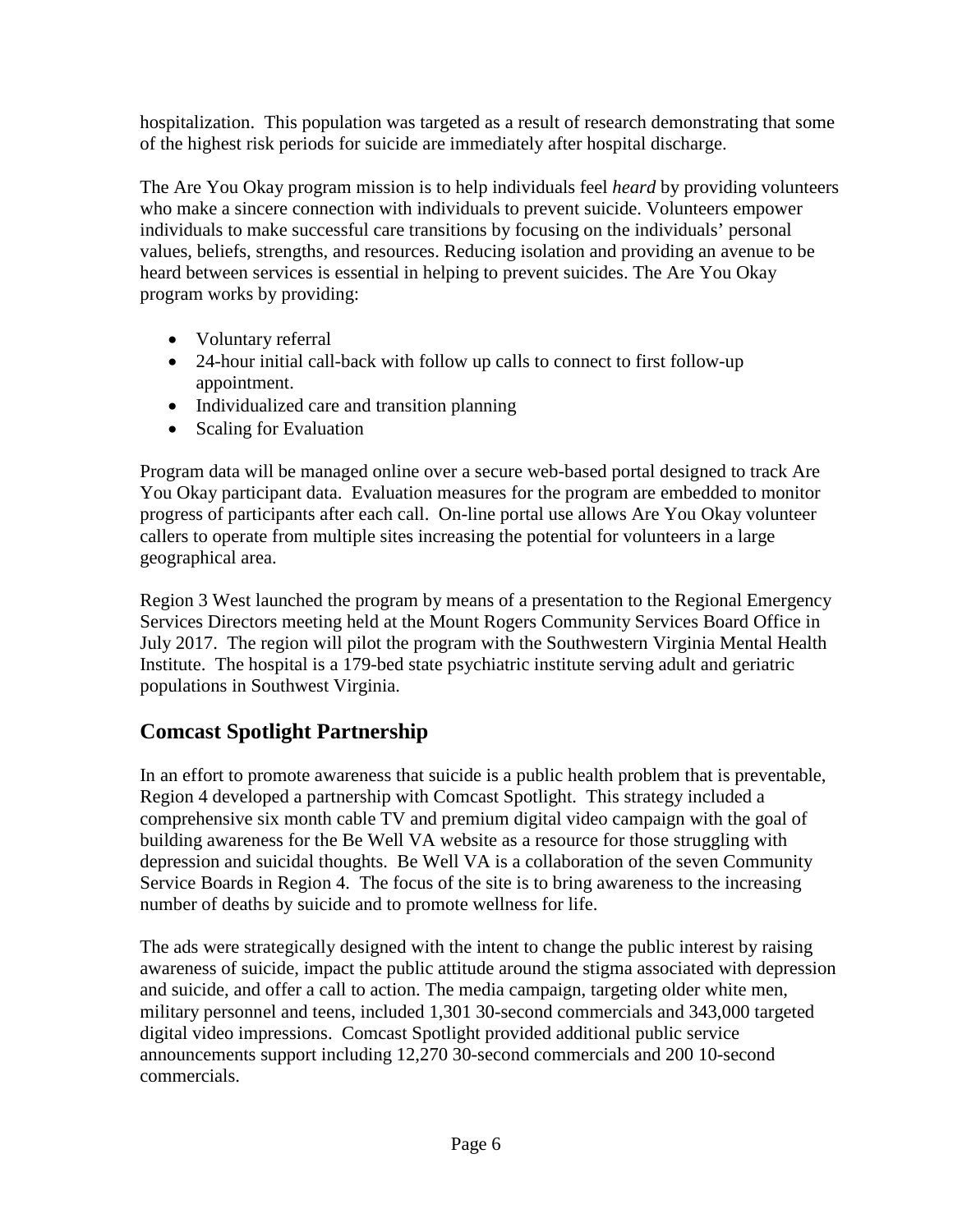- Cable networks included A&E, AMC, BET, CNN, Discovery, ESPN2, Fox Sports, Golf, History, MASN, NBC Sports and Spike (Target audience - older white men, and military)
- Cable networks included ABC Family, BET, Cartoon, Comedy, E!, FX, MTV, TLC and TruTV (Target audience - teens)

For the premium digital video campaign engagement, the video ads were delivered 215,742 times within premium online content through June 2017. Of the video ads, 81.22 percent were viewed in their entirety, exceeding the industry standard of 70 percent viewing before closing the ad.

In addition to the archival data compiled during the first year of this collaborative, Region 4 has been able to enhance its understanding of community needs through the use of social media analytics. The data and accompanying priorities continue to inform planning and implementation of regional suicide prevention efforts. In addition, Region 4 has learned much about the needs in their local communities as their suicide prevention capacity continues to develop and mature. For example, two at-risk groups will be prioritized in 2018 as a result of the community assessment, the LGBTQ and Hispanic populations.

#### **Connections Matter Conference**

The DBHDS Region 5 Suicide Prevention Task Force held the  $2<sup>nd</sup>$  Annual Suicide Prevention Conference: Connections Matter on May 24, 2017 in Portsmouth, Virginia. There were approximately 235 participants from local CSBs, local school districts, the health department, mental health agencies, and various community members.

Social media was utilized as a component of the conference. Using the Twitter platform, a Tweet Wall was created that reached 62,016 individuals. The Tweet Wall, #SPCM2017, was sponsored by the Sarah Michelle Peterson Foundation. The absolute reach of the wall was 101,464. A youth volunteer with the Sarah Michelle Peterson Foundation ran the Tweet Wall station the day of the conference. The Tweet Wall provided a means for individuals who were not current users of Twitter to utilize the social media platform to tweet about the conference. Reports from users were positive and plans for future events were documented.

## **Applied Suicide Intervention Skills Training (ASIST)**

ASIST is a two-day workshop designed for members of all caregiving groups. Family, friends, and other community members may be the first to talk with a person at risk, but have little or no training on how to recognize someone at risk and how to respond. ASIST can also provide those in formal helping roles with professional development to ensure that they are prepared to provide suicide first aid help as part of the care they provide.

The emphasis is on teaching suicide first-aid to help a person at risk stay safe and seek further help as needed. Participants learn to use a suicide intervention model to identify persons with thoughts of suicide, seek a shared understanding of reasons for dying and living, develop a safe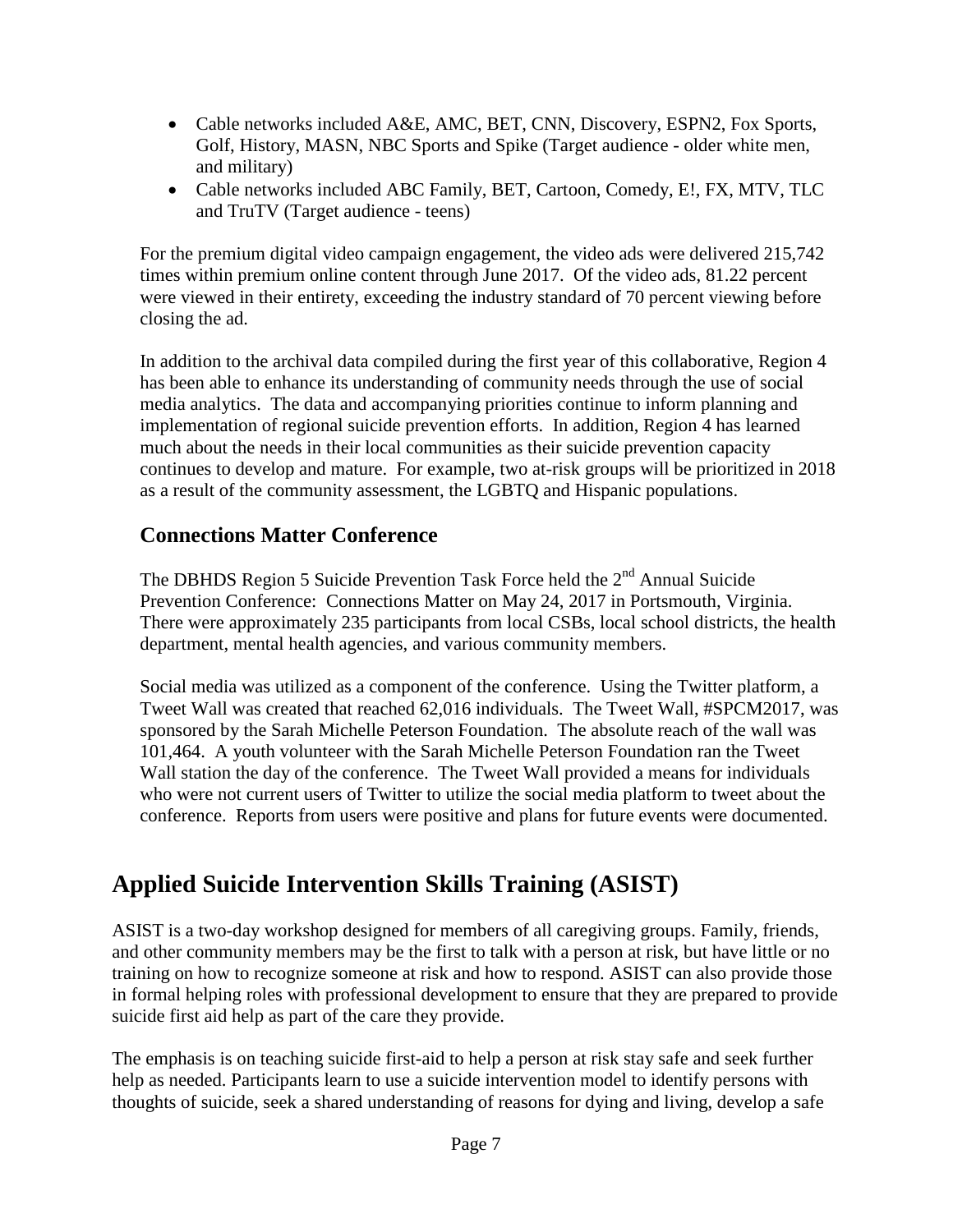plan based upon a review of risk, be prepared to do follow-up, and become involved in suicidesafer community networks.

In the course of the two-day workshop, ASIST participants learn to:

- 1. Understand the ways personal and societal attitudes affect views on suicide and interventions.
- 2. Provide guidance and suicide first-aid to a person at risk in ways that meet their individual safety needs.
- 3. Identify the key elements of an effective suicide safety plan and the actions required to implement it.
- 4. Appreciate the value of improving and integrating suicide prevention resources in the community at large.
- 5. Recognize other important aspects of suicide prevention including life-promotion and self-care.

The DBHDS Suicide Prevention Coordinator is responsible for the coordination, monitoring and oversight of ASIST trainings. DBHDS was able to strengthen the network of suicide prevention trainers by providing an ASIST Training-for-Trainers program in June 2016. The June training certified 24 trainers. DBHDS currently has 60 certified trainers throughout Virginia. DBHDS also provides materials for ASIST trainings throughout the Commonwealth. The funding for the ASIST trainings and materials is provided through the annual appropriation from the General Assembly to expand and support suicide prevention and MHFA initiatives across Virginia. As a result, the FY 2017 budget included \$500,000 for these suicide prevention initiatives. There were 420 individuals who participated in the training between January 2017 and September 2017. As of September 2017, ASIST training has been delivered to 1,800 Virginia residents through DBHDS funding, providing them with the skill set to help create suicide safer communities.

## **Mental Health First Aid (MHFA) Training**

The FY 2014 budget included a \$1,100,000 ongoing appropriation to DBHDS to expand and support suicide prevention and MHFA initiatives across Virginia. As a result, the FY 2017 budget included \$600,000 for MHFA.

The DBHDS Mental Health First Aid (MHFA) Program Coordinator is responsible for the coordination, monitoring and oversight of MHFA activities, trainings, and budget monitoring as well as researching best practice/evidence based programs available to reduce the number of suicides and attempted suicides. Four Mental Health First Aid (MHFA) Instructor trainings are currently being provided each year.

Mental Health First Aid is a national public education program that introduces participants to risk factors and warning signs of mental illnesses, builds understanding of their impact, and overviews common supports. This 8-hour course uses role-playing and simulations to demonstrate how to offer initial help in a mental health crisis and connect persons to the appropriate professional, peer, social, and self-help care.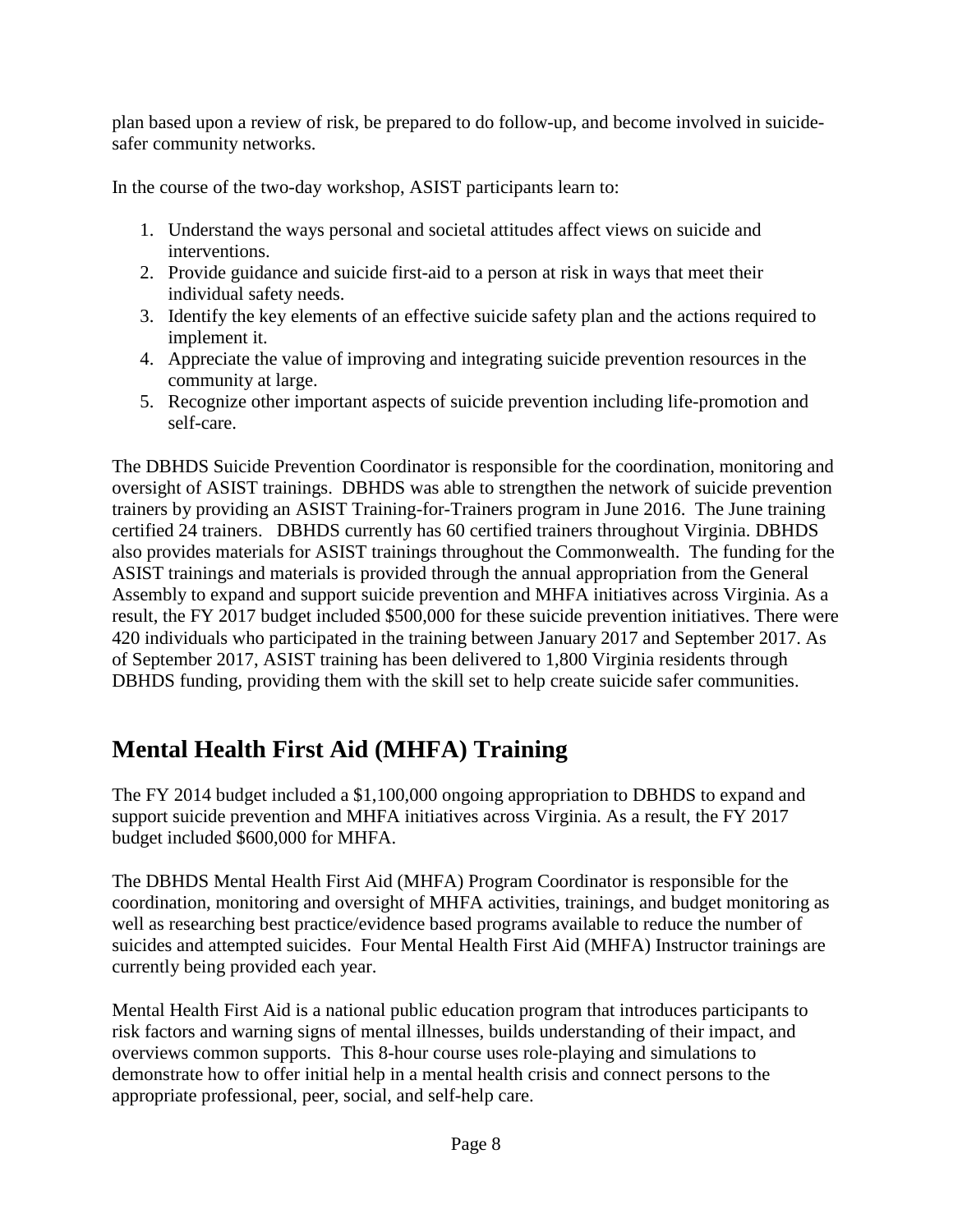Mental Health First Aid is the initial help offered to a person developing a mental health problem or experiencing a mental health crisis. The first aid is given until appropriate treatment and support are received or until the crisis resolves. Mental Health First Aid teaches participants a five-step action plan, ALGEE, to support someone developing signs and symptoms of a mental illness or in an emotional crisis:

- Assess for risk of suicide or harm
- Listen nonjudgmentally
- Give reassurance and information
- Encourage appropriate professional help
- Encourage self-help and other support strategies.

As of August 31, 2017, Virginia has 759 MHFA Instructor certifications in MHFA. 432 trained as Adult MHFA Instructors, 327 individuals trained as Youth MHFA Instructors and 259 Instructors are certified in both Adult and Youth MHFA. Of the certified instructors, 139 are trained in the Public Safety designation, and 39 are trained in the Higher Education designation.

Current comparison between states places Virginia with the  $11<sup>th</sup>$  highest number of consumers trained with a total of 34, 855 (as of 09/01/2017) consumers certified as Mental Health First Aiders. Virginia also has the  $6<sup>th</sup>$  highest number of instructors for MHFA in the country.

A data report is provided to DBHDS monthly from the National Council of Behavioral Health. The report provides the number of MHFA Instructors in Virginia, number of people trained in MHFA in the state, and Virginia's ranking compared against other states. This data is provided from the National Council's website database. The number of instructors carrying other designations is also included within the report. Other designations include certification in the following modules; public safety, higher education, veterans, rural areas, and older adults.

## **Zero Suicide Initiative**

Zero Suicide is a key concept of the 2012 National Strategy for Suicide Prevention, a priority of the National Action Alliance for Suicide Prevention (Action Alliance), a project of Education Development Center's Suicide Prevention Resource Center (SPRC), and supported by the U.S. Substance Abuse and Mental Health Services Administration. Zero Suicide is a commitment to suicide prevention in health and behavioral health care systems based on a foundational belief that suicide deaths for individuals under care within health and behavioral health systems are preventable.

In 2017, DBHDS and VDH were invited to participate in the SPRC 2017 Zero Suicide Community of Practice (January – September 2017). The goal of the Community of Practice is to provide training and technical assistance to state suicide prevention and mental/behavioral health programs in order to build capacity and to promote the spread and adoption of Zero Suicide.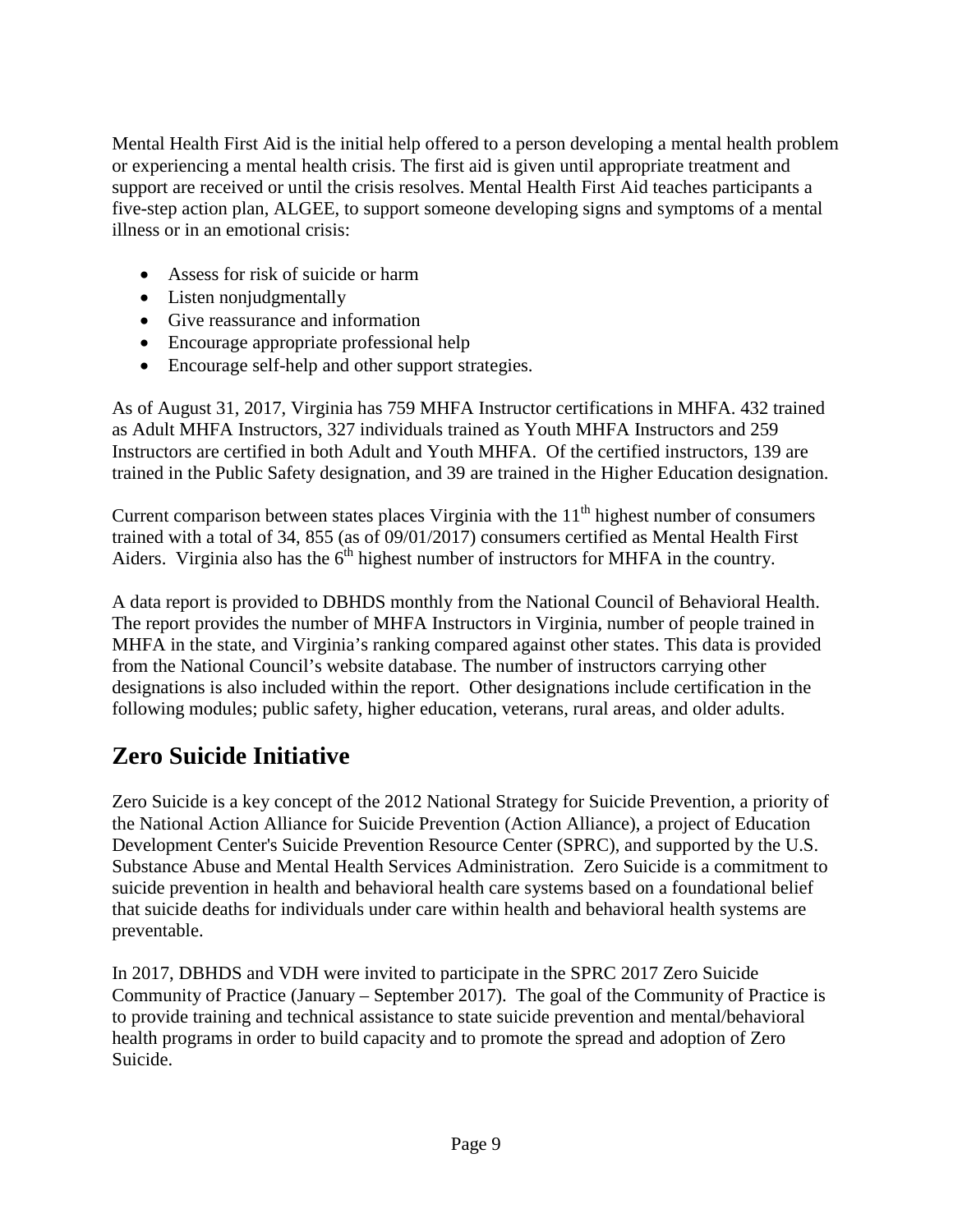In early 2015, Arlington Community Services Board identified suicide prevention as a high priority initiative. As a result, they began implementation of the Zero Suicide Initiative. The Zero Suicide Committee consisted of staff throughout the CSB, as well as individuals with lived experience with suicidal behaviors. Efforts focused on risk identification, training and client engagement. Accomplishments included community surveys to better identify training and resource needs, Assessing and Managing Suicide Risk (AMSR) training of supervisory staff, community and staff education in ASIST and MHFA. Additionally, safety cards and toolkits were created to promote client engagement. Arlington CSB implemented universal screening with the Columbia–Suicide Severity Rating Scale, and also used existing functionality within the electronic health record to create alerts for high risk individuals and those with active risk management plans.

DBHDS has been able to provide financial support in the amount of \$12,200 of general funds to the Arlington County Department of Human Services Behavioral Healthcare Division to implement Collaborative Assessment and Management of Suicidality (CAMS) training. The CAMS training is a therapeutic framework for suicide-specific assessment and treatment of a patient's suicidal risk.

Other CSBs have begun early implementation stages of the Zero Suicide Initiative. DBHDS serves as a liaison to partners across Virginia to assist in the development and implementation of work plans for their locality, encourage sharing of ideas, and promote best practices for successful implementation.

### **Suicide Prevention Interagency Advisory Group (SPIAG)**

In 2009, DBHDS and VDH convened the SPIAG to establish a new collaborative structure to plan and implement suicide prevention activities in the Commonwealth. This group currently includes DBHDS, VDH (including the Office of the Chief Medical Examiner), Virginia Department of Education (DOE), Virginia Department of Criminal Justice, Virginia Department of Juvenile Justice, the Virginia Association of Community Services Boards (VACSB), the Virginia Suicide Prevention Coalition, the U.S. Department of Veterans Affairs, as well as other organizations with a mission to promote awareness of and access to suicide prevention resources in their respective communities.

The goal of the group is to continue to address suicide prevention across the lifespan on a statewide level. The DBHDS Suicide Prevention Coordinator and Virginia Department of Health (VDH) Violence and Suicide Prevention Coordinator serve as co-chairs for the advisory group.

The Suicide Prevention Interagency Group bases its work in congruence with Virginia's state suicide prevention plan. The plan, "*Suicide Prevention across the Lifespan Plan for the Commonwealth of Virginia,*" was finalized December 2016. The plan describes current and proposed efforts by DBHDS and VDH, as well as other suicide prevention partners, to reduce suicide in Virginia. The goals and objectives represent the consensus of the lead agencies as well as suicide prevention stakeholders from other government agencies, non-governmental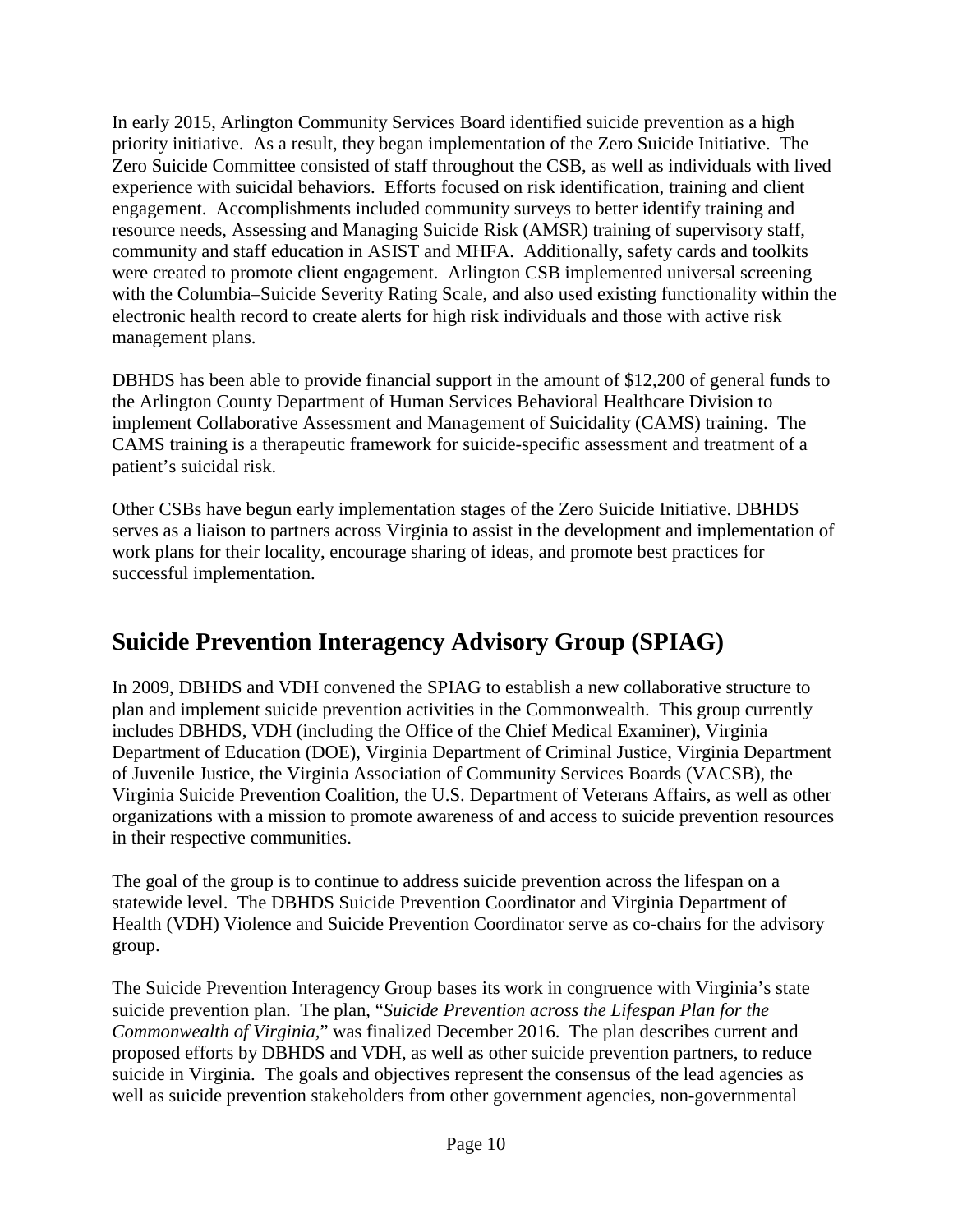organizations, community partners, and private citizens. The plan presents seven goals to reduce and prevent suicide across the commonwealth. The group believes in the importance of expanding on the past efforts of the group, including developing in-depth data collection for suicide deaths in Virginia, conducting state training efforts to address suicide prevention education, providing the Suicide Prevention Resource Directory, and working with regional stakeholders to implement suicide prevention efforts in their communities.

The report utilizes data from the VDH Virginia Violent Death Reporting System and Virginia Hospital Information to quantify the problem of suicide in the Commonwealth, including identifying areas of high suicide burden and risk factors for self-harm. The plan is available for download on the Suicide Prevention Resource Center website, found at: [http://www.sprc.org/sites/default/files/Virginia%20Suicide%20Prevention%20Across%20the%2](http://www.sprc.org/sites/default/files/Virginia%20Suicide%20Prevention%20Across%20the%20Lifespan%20Plan.pdf) [0Lifespan%20Plan.pdf.](http://www.sprc.org/sites/default/files/Virginia%20Suicide%20Prevention%20Across%20the%20Lifespan%20Plan.pdf)

The next major task of the Suicide Prevention Interagency Workgroup in FY 2017 was to update the *Virginia Suicide Prevention Resource Directory*. The directory is designed to provide an easy to use reference of programs available in Virginia to assist individuals seeking suicide prevention resources. Studies show that people who know the signs of suicide and how to access resources are more likely to take action that could save a life. This directory provides a list of available resources that are needed when people are impacted by suicide. The directory is organized into the following categories: hotlines, community mental health centers, statewide mental health facilities, coalitions, support groups, and resources. The directory update was completed in September 2016. SPIAG members will share the directory on their websites, as part of presentations, at conferences and trainings and other venues as appropriate. Copies of this document are available on the VDH website at:

[http://www.vdh.virginia.gov/content/uploads/sites/53/2016/11/2016SuicidePreventionResourceD](http://www.vdh.virginia.gov/content/uploads/sites/53/2016/11/2016SuicidePreventionResourceDirectory4thEdFINAL.pdf) [irectory4thEdFINAL.pdf.](http://www.vdh.virginia.gov/content/uploads/sites/53/2016/11/2016SuicidePreventionResourceDirectory4thEdFINAL.pdf)

### **Conclusion**

Effective suicide prevention efforts require the engagement and commitment of multiple sectors and agencies. DBHDS is Virginia's lead agency for suicide prevention across the lifespan, and continues to provide leadership in order to promote suicide awareness, and reduce the incidence of suicide. Statewide, there exists a shared responsibility to identify at-risk individuals and ensure that they receive essential services for mental health care and crisis stabilizations. The collaborative efforts related to suicide prevention in this report raise awareness of community risk factors for suicide and promote suicide prevention awareness and mental health literacy. DBHDS looks forward to continuing our work with stakeholders to strengthening capacity and efforts to ensure suicide-safer communities across Virginia.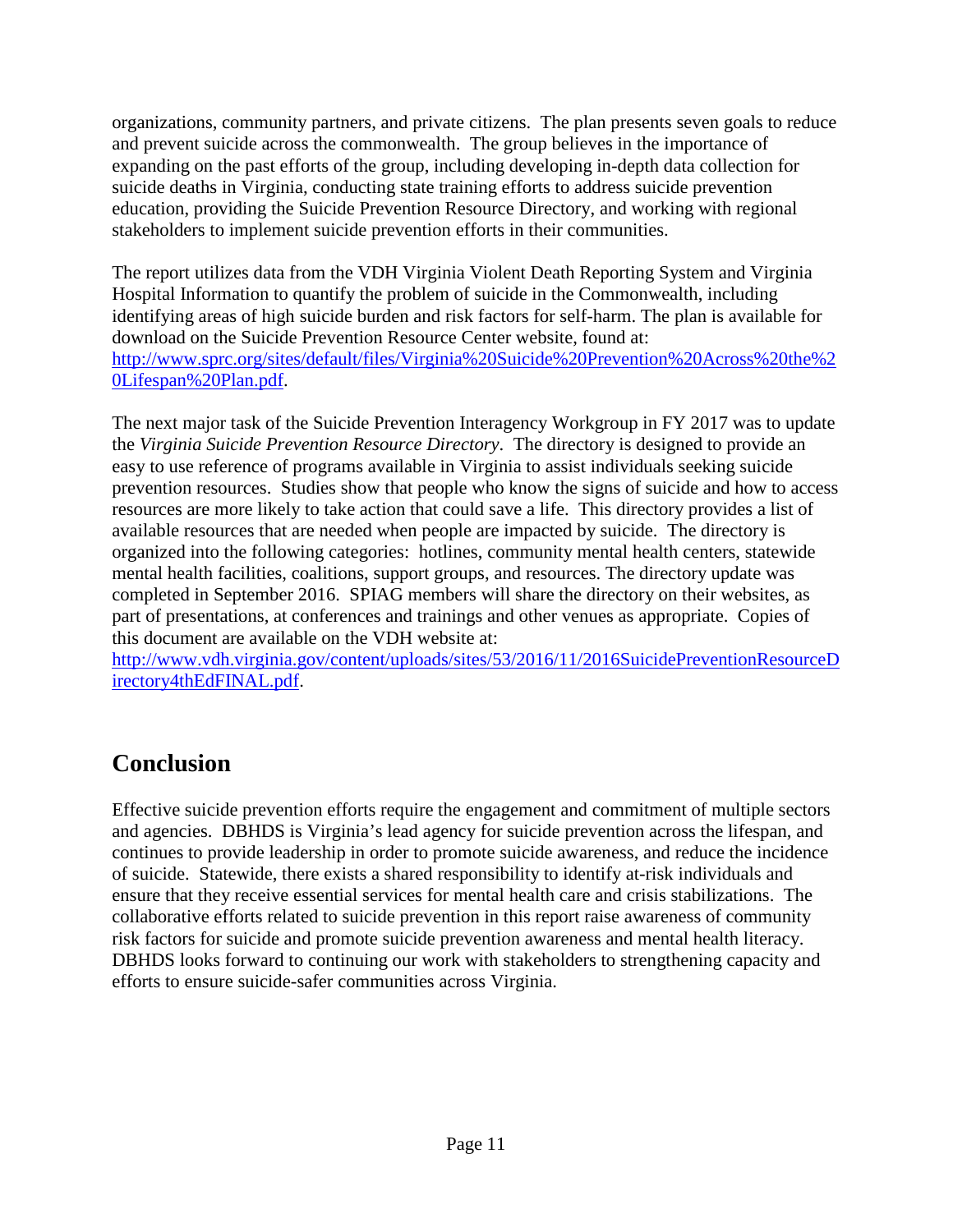## **Appendices**

#### **Appendix A: Suicide Death Data**

The data reported in the following tables represent numbers and rates of suicide deaths in Virginia by Health Planning Regions from 2003-2015. The tables include breakdown by select demographic and injury characteristics as well as select decedent and incident characteristics. Suicide decedents are reported based on Health Planning Region of residence.

Data were drawn from the National Violent Death Reporting System (NVDRS), which documents deaths occurring within the state's borders. The Virginia Violent Death Reporting System (VVDRS) is the operation and reporting system of the NVDRS within Virginia and uses the methodology, definitions, coding schema, and software of the NVDRS.

The data provided here is for Virginia residents only. The research files for this report were created on August 30, 2017. Data may continue to be entered and updated in VVDRS after this date.

The Office of the Chief Medical Examiner's Annual Report, 2015 provides the following data on suicide deaths:

- Number and Rate of Suicide Deaths by Year of Death, 1999-2015
- Number and Rate of Suicide Deaths by Age Group and Gender, 2015
- Percentage of Suicide Deaths by Race/Ethnicity, 2015
- Number and Rate of Suicide Deaths by Race/Ethnicity and Gender, 2015
- Number of Suicide Deaths by Cause and Method of Death, 2015
- Number of Suicide Deaths by Age Group and Ethanol Level, 2015
- Number of Suicide Deaths by Gender and Ethanol Level, 2015
- Number of Suicide Deaths by Manner of Death and Ethanol Level, 2015
- Number of Suicide Deaths by Month of Death, 2015
- Number of Suicide Deaths by Day of the Week, 2015
- Number and Rate of Suicide Deaths by Locality of Residence, 2015
- Number of Suicides Deaths by Locality of Injury and Year of Death, 2006-2015

The Office of the Chief Medical Examiner's Annual Report, 2015 can be downloaded at, [http://www.vdh.virginia.gov/content/uploads/sites/18/2016/04/Annual-Report-2015-FINAL.pdf.](http://www.vdh.virginia.gov/content/uploads/sites/18/2016/04/Annual-Report-2015-FINAL.pdf)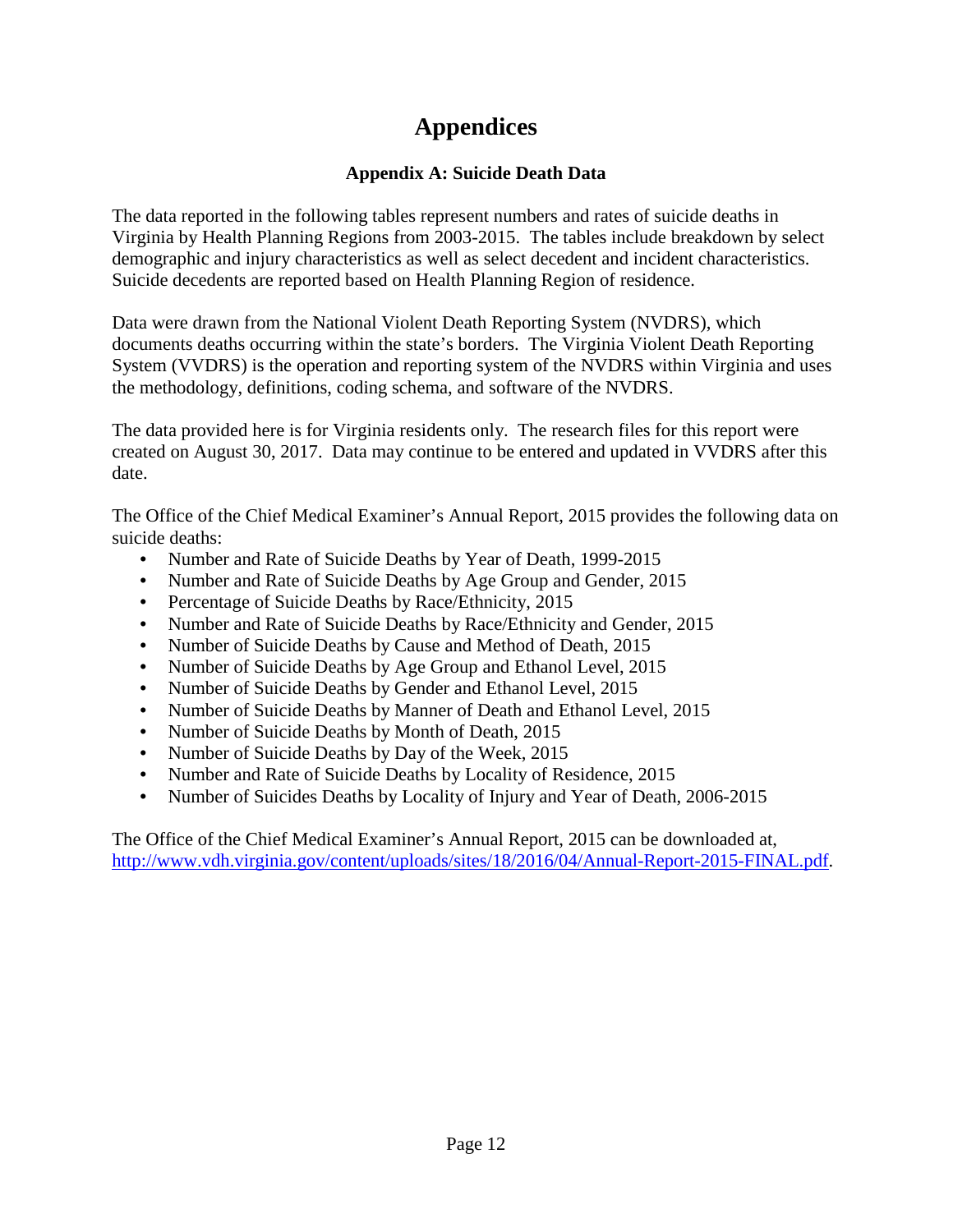| Table 1: Selected Demographics of Suicide Decedents in Virginia by Health Planning Region: 2003-2015                                                        |                              |              |                   |                |                                                                         |                   |                |            |                   |                |                        |                   |                  |             |                   |                         |                    |                   |                          |             |                   |
|-------------------------------------------------------------------------------------------------------------------------------------------------------------|------------------------------|--------------|-------------------|----------------|-------------------------------------------------------------------------|-------------------|----------------|------------|-------------------|----------------|------------------------|-------------------|------------------|-------------|-------------------|-------------------------|--------------------|-------------------|--------------------------|-------------|-------------------|
|                                                                                                                                                             | Virginia<br>HPR I: Northwest |              |                   |                | HPR II: Northern<br><b>HPR III: Southwest</b>                           |                   |                |            |                   |                | <b>HPR IV: Central</b> |                   |                  |             | HPR V: Eastern    |                         | <b>HPR Unknown</b> |                   |                          |             |                   |
|                                                                                                                                                             |                              | $N = 12,394$ |                   |                | $N = 2.183$<br>$N = 2.375$<br>$N = 2.850$<br>$N = 2.198$<br>$N = 2.762$ |                   |                |            |                   | $N = 26$       |                        |                   |                  |             |                   |                         |                    |                   |                          |             |                   |
|                                                                                                                                                             | Num.                         | %            | Rate <sup>1</sup> | Num.           | %                                                                       | Rate <sup>1</sup> | Num.           | %          | Rate <sup>1</sup> | Num.           | %                      | Rate <sup>1</sup> | Num.             | $\%$        | Rate <sup>1</sup> | Num.                    | %                  | Rate <sup>1</sup> | Num.                     | %           | Rate <sup>1</sup> |
| Sex                                                                                                                                                         |                              |              |                   |                |                                                                         |                   |                |            |                   |                |                        |                   |                  |             |                   |                         |                    |                   |                          |             |                   |
| Male                                                                                                                                                        | 9,583                        | 77.3         | 19.0              | 1,697          | 77.7                                                                    | 21.9              | 1,731          | 72.9       | 12.3              | 2,305          | 80.9                   | 27.2              | 1,692            | 77.0        | 19.9              | 2,137                   | 77.4               | 18.5              | 21                       | 80.8        |                   |
| Female                                                                                                                                                      | 2,811                        | 22.7         | 5.4               | 486            | 22.3                                                                    | 6.0               | 644            | 27.1       | 4.5               | 545            | 19.1                   | 6.1               | 506              | 23.0        | 5.7               | 625                     | 22.6               | 5.2               | 5                        | 19.2        |                   |
| Age Group <sup>2</sup>                                                                                                                                      |                              |              |                   |                |                                                                         |                   |                |            |                   |                |                        |                   |                  |             |                   |                         |                    |                   |                          |             |                   |
| $10 - 14$                                                                                                                                                   | 74                           | 0.6          | 1.1               | 20             | 0.9                                                                     | 1.9               | 12             | 0.5        | 0.6               | 11             | 0.4                    | 1.1               | 15               | 0.7         | 1.3               | 16                      | 0.6                | 1.0               | $\mathbf{0}$             | 0.0         |                   |
| $15 - 19$                                                                                                                                                   | 547                          | 4.4          | 7.9               | 87             | 4.0                                                                     | 7.5               | 135            | 5.7        | 7.9               | 101            | 3.5                    | 8.5               | 94               | 4.3         | 7.7               | 129                     | 4.7                | 7.7               | $\overline{1}$           | 3.8         |                   |
| $20 - 24$                                                                                                                                                   | 937                          | 7.6          | 12.7              | 143            | 6.6                                                                     | 11.6              | 188            | 7.9        | 11.3              | 168            | 5.9                    | 12.6              | 170              | 7.7         | 13.9              | 264                     | 9.6                | 13.6              |                          | 15.4        |                   |
| 25-34                                                                                                                                                       | 1,882                        | 15.2         | 13.3              | 292            | 13.4                                                                    | 14.2              | 415            | 17.5       | 9.5               | 405            | 14.2                   | 19.6              | 318              | 14.5        | 13.6              | 451                     | 16.3               | 13.6              | $\overline{a}$           | 15.4        |                   |
| 35-44                                                                                                                                                       | 2,239                        | 18.1         | 15.3              | 362            | 16.6                                                                    | 17.0              | 439            | 18.5       | 9.3               | 540            | 18.9                   | 24.4              | 393              | 17.9        | 16.1              | 497                     | 18.0               | 15.7              | 8                        | 30.8        |                   |
| 45-54                                                                                                                                                       | 2,681                        | 21.6         | 17.8              | 534            | 24.5                                                                    | 23.3              | 504            | 21.2       | 11.7              | 588            | 20.6                   | 23.5              | 478              | 21.7        | 18.4              | 573                     | 20.7               | 17.2              | $\overline{a}$           | 15.4        |                   |
| $55 - 64$                                                                                                                                                   | 1,935                        | 15.6         | 16.3              | 349            | 16.0                                                                    | 19.2              | 374            | 15.7       | 11.9              | 453            | 15.9                   | 19.9              | 362              | 16.5        | 17.3              | 393                     | 14.2               | 15.4              | $\overline{a}$           | 15.4        |                   |
| 65-74                                                                                                                                                       | 1,081                        | 8.7          | 15.1              | 204            | 9.3                                                                     | 17.3              | 160            | 6.7        | 10.5              | 311            | 10.9                   | 19.7              | 200              | 9.1         | 16.1              | 205                     | 7.4                | 12.7              |                          | 3.8         |                   |
| 75-84                                                                                                                                                       | 712                          | 5.7          | 17.8              | 137            | 6.3                                                                     | 20.4              | 110            | 4.6        | 15.3              | 204            | 7.2                    | 21.6              | 108              | 4.9         | 14.9              | 153                     | 5.5                | 16.1              | $\mathbf{0}$             | 0.0         |                   |
| $85+$                                                                                                                                                       | 303                          | 2.4          | 19.2              | 55             | 2.5                                                                     | 21.5              | 38             | 1.6        | 12.9              | 69             | 2.4                    | 18.9              | 60               | 2.7         | 20.2              | 81                      | 2.9                | 22.1              | $\mathbf 0$              | 0.0         |                   |
| Race                                                                                                                                                        |                              |              | 14.3              |                |                                                                         |                   |                |            |                   |                |                        |                   |                  |             |                   |                         |                    |                   | 19                       |             |                   |
| White                                                                                                                                                       | 10,752                       | 86.8         | 5.8               | 2,051          | 94.0                                                                    | 15.1              | 1,939          | 81.6       | 9.4               | 2,694          | 94.5                   | 18.0              | 1,776            | 80.8        | 16.0              | 2,273                   | 82.3               | 15.3              | 5                        | 73.1        |                   |
| Black                                                                                                                                                       | 1,221<br>338                 | 9.9<br>2.7   | 5.7               | 111<br>15      | 5.1<br>0.7                                                              | 6.1<br>4.5        | 195<br>231     | 8.2<br>9.7 | 5.4<br>5.7        | 138<br>14      | 4.8<br>0.5             | 6.5<br>6.3        | 369<br>28        | 16.8<br>1.3 | 6.4<br>5.3        | 403<br>48               | 14.6<br>1.7        | 5.2<br>5.5        | $\overline{2}$           | 19.2<br>7.7 |                   |
| Asian<br>Native American                                                                                                                                    | 18                           | 0.1          | 3.6               | $\overline{2}$ | 0.1                                                                     | 3.2               | $\overline{2}$ | 0.1        | 1.1               | $\overline{0}$ | 0.0                    | 0.0               | 11               | 0.5         | 13.0              | $\overline{\mathbf{3}}$ | 0.1                | 2.3               | $\overline{0}$           | 0.0         |                   |
| Two or More Races                                                                                                                                           | 40                           | 0.3          |                   | $\overline{4}$ | 0.2                                                                     |                   | $\overline{7}$ | 0.3        |                   | $\overline{3}$ | 0.1                    |                   | 6                | 0.3         |                   | 20                      | 0.7                |                   | $\overline{0}$           | 0.0         |                   |
| Other                                                                                                                                                       | $6\phantom{a}$               | 0.0          |                   | $\pmb{0}$      | 0.0                                                                     |                   | $\overline{0}$ | 0.0        |                   | $\overline{0}$ | 0.0                    |                   | $\overline{2}$   | 0.1         |                   | $\sqrt{4}$              | 0.1                |                   | $\mathbf 0$              | 0.0         |                   |
| Unknown                                                                                                                                                     | 19                           | 0.2          |                   | $\mathbf{0}$   | 0.0                                                                     |                   | 1              | 0.0        |                   | $\overline{1}$ | 0.0                    |                   | $6 \overline{6}$ | 0.3         |                   | 11                      | 0.4                |                   | $\overline{0}$           | 0.0         |                   |
| Ethnicity                                                                                                                                                   |                              |              |                   |                |                                                                         |                   |                |            |                   |                |                        |                   |                  |             |                   |                         |                    |                   |                          |             |                   |
| <b>Hispanic</b>                                                                                                                                             | 313                          | 2.5          | 4.1               | 31             | 1.4                                                                     | 3.5               | 158            | 6.7        | 3.6               | 27             | 0.9                    | 7.4               | 39               | 1.8         | 5.3               | 58                      | 2.1                | 5.1               | $\mathbf 0$              | 0.0         |                   |
| Military                                                                                                                                                    |                              |              |                   |                |                                                                         |                   |                |            |                   |                |                        |                   |                  |             |                   |                         |                    |                   |                          |             |                   |
| Veteran <sup>4</sup>                                                                                                                                        | 2,771                        | 22.4         |                   | 450            | 20.6                                                                    |                   | 447            | 18.8       |                   | 580            | 20.4                   |                   | 445              | 20.2        |                   | 844                     | 30.6               |                   | $\overline{\phantom{a}}$ | 19.2        |                   |
|                                                                                                                                                             |                              |              |                   |                |                                                                         |                   |                |            |                   |                |                        |                   |                  |             |                   |                         |                    |                   |                          |             |                   |
| Active Duty <sup>5</sup>                                                                                                                                    | 258                          | 9.3          |                   | 13             | 2.9                                                                     |                   | 33             | 7.4        |                   | $11\,$         | 1.9                    |                   | 24               | 5.4         |                   | 174                     | 20.6               |                   | $\overline{3}$           | 60.0        |                   |
| Year<br>2003                                                                                                                                                | 797                          | 6.4          | 10.8              | 138            | 6.3                                                                     | 12.6              | 138            | 5.8        | 7.1               | 196            | 6.9                    | 15.0              | 143              | 6.5         | 11.4              | 181                     | 6.6                | 10.2              | $\overline{1}$           | 3.8         |                   |
| 2004                                                                                                                                                        | 818                          | 6.6          | 11.0              | 153            | 7.0                                                                     | 13.7              | 132            | 5.6        | 6.7               | 202            | 7.1                    | 15.4              | 140              | 6.4         | 11.0              | 191                     | 6.9                | 10.7              | $\overline{0}$           | 0.0         |                   |
| 2005                                                                                                                                                        | 857                          | 6.9          | 11.3              | 141            | 6.5                                                                     | 12.2              | 170            | 7.2        | 8.4               | 229            | 8.0                    | 17.4              | 145              | 6.6         | 11.3              | 172                     | 6.2                | 9.6               | $\overline{0}$           | 0.0         |                   |
| 2006                                                                                                                                                        | 873                          | 7.0          | 11.4              | 147            | 6.7                                                                     | 12.5              | 158            | 6.7        | 7.7               | 201            | 7.1                    | 15.3              | 169              | 7.7         | 13.0              | 197                     | 7.1                | 11.0              |                          | 3.8         |                   |
| 2007                                                                                                                                                        | 867                          | 7.0          | 11.2              | 159            | 7.3                                                                     | 13.3              | 166            | 7.0        | 8.0               | 215            | 7.5                    | 16.2              | 138              | 6.3         | 10.5              | 189                     | 6.8                | 10.5              | $\overline{0}$           | 0.0         |                   |
| 2008                                                                                                                                                        | 936                          | 7.6          | 12.0              | 163            | 7.5                                                                     | 13.6              | 190            | 8.0        | 9.0               | 218            | 7.6                    | 16.4              | 157              | 7.1         | 11.8              | 208                     | 7.5                | 11.5              | $\mathbf{0}$             | 0.0         |                   |
| 2009                                                                                                                                                        | 956                          | 7.7          | 12.1              | 150            | 6.9                                                                     | 12.3              | 206            | 8.7        | 9.5               | 219            | 7.7                    | 16.4              | 187              | 8.5         | 13.9              | 194                     | 7.0                | 10.7              | $\mathbf{0}$             | 0.0         |                   |
| 2010                                                                                                                                                        | 982                          | 7.9          | 12.3              | 164            | 7.5                                                                     | 13.3              | 191            | 8.0        | 8.6               | 228            | 8.0                    | 16.8              | 161              | 7.3         | 11.8              | 236                     | 8.5                | 13.0              | $\overline{2}$           | 7.7         |                   |
| 2011                                                                                                                                                        | 1.037                        | 8.4          | 12.8              | 175            | 8.0                                                                     | 14.0              | 188            | 7.9        | 8.2               | 244            | 8.6                    | 18.0              | 187              | 8.5         | 13.6              | 242                     | 8.8                | 13.3              | $\overline{1}$           | 3.8         |                   |
| 2012                                                                                                                                                        | 1,038                        | 8.4          | 12.7              | 181            | 8.3                                                                     | 14.3              | 200            | 8.4        | 8.5               | 224            | 7.9                    | 16.5              | 188              | 8.6         | 13.6              | 242                     | 8.8                | 13.2              | $\overline{3}$           | 11.5        |                   |
| 2013                                                                                                                                                        | 1,047                        | 8.4          | 12.7              | 191            | 8.7                                                                     | 14.9              | 225            | 9.5        | 9.4               | 221            | 7.8                    | 16.3              | 199              | 9.1         | 14.2              | 202                     | 7.3                | 11.0              | $\mathsf{q}$             | 34.6        |                   |
| 2014                                                                                                                                                        | 1,112                        | 9.0          | 13.4              | 212            | 9.7                                                                     | 16.4              | 223            | 9.4        | 9.2               | 211            | 7.4                    | 15.6              | 196              | 8.9         | 13.9              | 265                     | 9.6                | 14.4              | $\overline{5}$           | 19.2        |                   |
| 2015                                                                                                                                                        | 1.074                        | 8.7          | 12.8              | 209            | 9.6                                                                     | 16.0              | 188            | 7.9        | 7.7               | 242            | 8.5                    | 17.8              | 188              | 8.6         | 13.2              | 243                     | 8.8                | 13.1              | $\overline{4}$           | 15.4        |                   |
| <b>TOTAL</b>                                                                                                                                                | 12.394                       | 100.0        | 12.1              | 2.183          | 100.0                                                                   | 13.8              | 2.375          | 100.0      | 8.3               | 2.850          | 100.0                  | 16.4              | 2,198            | 100.0       | 12.6              | 2,762                   | 100.0              | 11.7              | 26                       | 100.0       |                   |
| <sup>1</sup> Rates are per 100,000.                                                                                                                         |                              |              |                   |                |                                                                         |                   |                |            |                   |                |                        |                   |                  |             |                   |                         |                    |                   |                          |             |                   |
| <sup>2</sup> There were no suicides by persons younger than 10 years.                                                                                       |                              |              |                   |                |                                                                         |                   |                |            |                   |                |                        |                   |                  |             |                   |                         |                    |                   |                          |             |                   |
| 'Hispanic persons can be any race                                                                                                                           |                              |              |                   |                |                                                                         |                   |                |            |                   |                |                        |                   |                  |             |                   |                         |                    |                   |                          |             |                   |
| "Veteran includes both current and former military service.                                                                                                 |                              |              |                   |                |                                                                         |                   |                |            |                   |                |                        |                   |                  |             |                   |                         |                    |                   |                          |             |                   |
| <sup>5</sup> Active duty represents a subset of veterans, only those currently performing military service. The percent is based on the number of veterans, |                              |              |                   |                |                                                                         |                   |                |            |                   |                |                        |                   |                  |             |                   |                         |                    |                   |                          |             |                   |

Data Source: Virginia Violent Death Reporting System, Office of the Chief Medical Examiner, Virginia Department of Health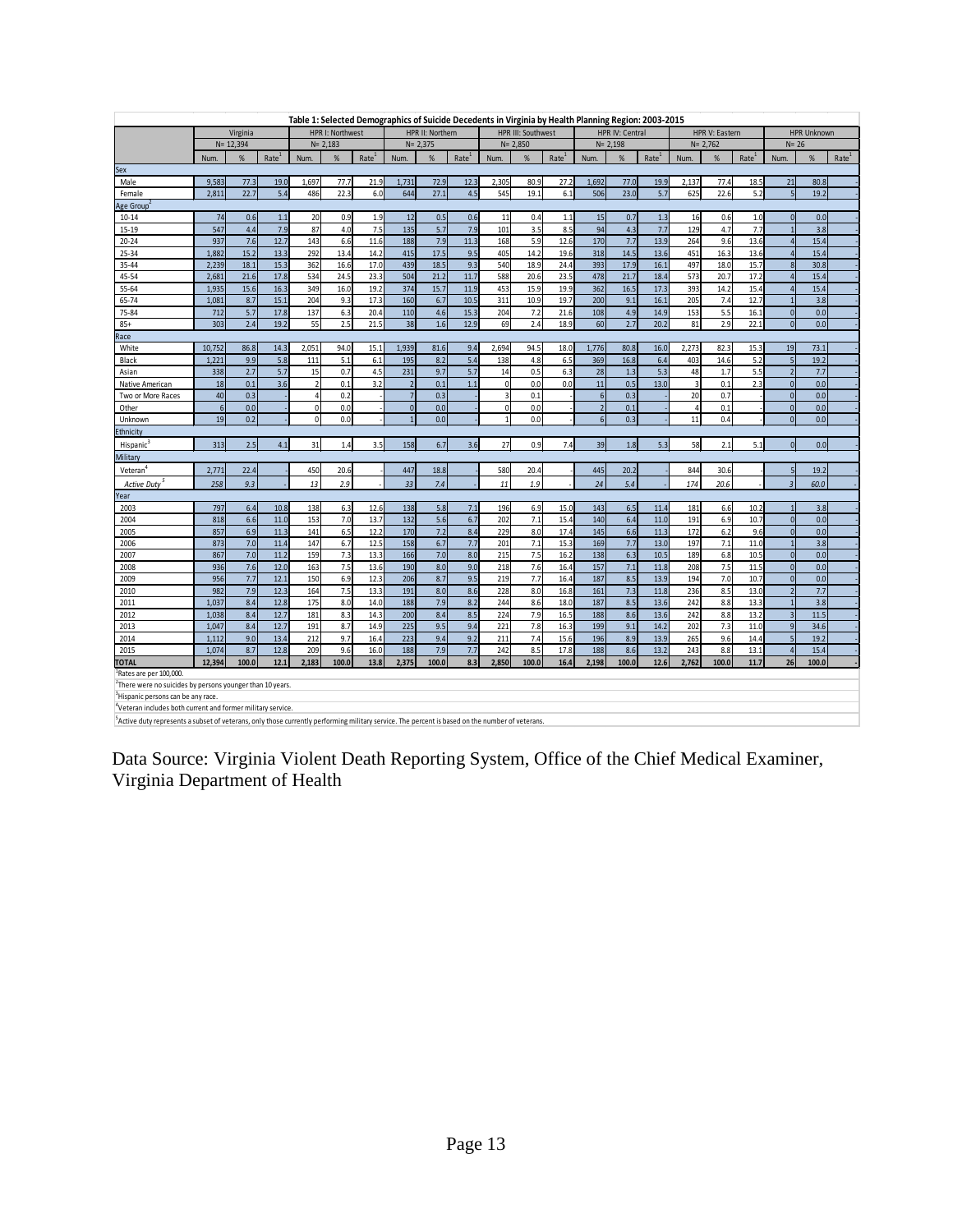| Table 2: Selected Injury Characteristics of Suicide Decedents in Virginia by Health Planning Region: 2003-2015 |              |                         |                  |                  |                  |      |                    |      |                          |              |                       |      |                    |      |
|----------------------------------------------------------------------------------------------------------------|--------------|-------------------------|------------------|------------------|------------------|------|--------------------|------|--------------------------|--------------|-----------------------|------|--------------------|------|
|                                                                                                                | Virginia     |                         |                  | HPR I: Northwest | HPR II: Northern |      | HPR III: Southwest |      | <b>HPR IV: Central</b>   |              | <b>HPR V: Eastern</b> |      | <b>HPR Unknown</b> |      |
|                                                                                                                | $N = 12,394$ |                         |                  | $N = 2,183$      | $N = 2,375$      |      | $N = 2,850$        |      | $N = 2,198$              |              | $N = 2,762$           |      | $N = 26$           |      |
|                                                                                                                | Num.         | %                       | Num.             | %                | Num.             | %    | Num.               | %    | Num.                     | %            | Num.                  | %    | Num.               | %    |
| Mechanism of Injury <sup>1</sup>                                                                               |              |                         |                  |                  |                  |      |                    |      |                          |              |                       |      |                    |      |
| Firearm                                                                                                        | 6,976        | 56.3                    | 1,307            | 59.9             | 978              | 41.2 | 1,898              | 66.6 | 1,265                    | 57.6         | 1,518                 | 55.0 | 10                 | 38.5 |
| Asphyxia                                                                                                       | 2,636        | 21.3                    | 383              | 17.5             | 661              | 27.8 | 463                | 16.2 | 444                      | 20.2         | 683                   | 24.7 | $\overline{2}$     | 7.7  |
| Poison                                                                                                         | 2,065        | 16.7                    | 406              | 18.6             | 527              | 22.2 | 382                | 13.4 | 329                      | 15.0         | 413                   | 15.0 | 8                  | 30.8 |
| Drowning                                                                                                       | 180          | 1.5                     | 21               | 1.0              | 33               | 1.4  | 21                 | 0.7  | 46                       | 2.1          | 57                    | 2.1  |                    | 7.7  |
| Sharp Instrument                                                                                               | 219          | 1.8                     | 24               | 1.1              | 67               | 2.8  | 39                 | 1.4  | 41                       | 1.9          | 48                    | 1.7  | $\overline{0}$     | 0.0  |
| Fall                                                                                                           | 235          | 1.9                     | 22               | 1.0              | 101              | 4.3  | 32                 | 1.1  | 45                       | 2.0          | 33                    | 1.2  |                    | 7.7  |
| Motor Vehicle                                                                                                  | 90           | 0.7                     | 23               | 1.1              | 25               | 1.1  | 11                 | 0.4  | 18                       | 0.8          | 10                    | 0.4  | $\overline{3}$     | 11.5 |
| Fire/Burns                                                                                                     | 56           | 0.5                     | 12               | 0.5              | 10               | 0.4  | 12                 | 0.4  | 13                       | 0.6          | 9                     | 0.3  | $\overline{0}$     | 0.0  |
| Other Transport Vehicle                                                                                        | 59           | 0.5                     | 10               | 0.5              | 21               | 0.9  | 13                 | 0.5  |                          | 0.3          |                       | 0.3  |                    | 3.8  |
| <b>Intentional Neglect</b>                                                                                     |              | 0.0                     | $\Omega$         | 0.0              | $\mathbf{1}$     | 0.0  | $\Omega$           | 0.0  | $\Omega$                 | 0.0          |                       | 0.0  | $\overline{0}$     | 0.0  |
| Non-Powder Gun                                                                                                 |              | 0.0                     | $\overline{2}$   | 0.1              | $\mathbf 0$      | 0.0  | $\Omega$           | 0.0  | $\Omega$                 | 0.0          | $\Omega$              | 0.0  | $\overline{0}$     | 0.0  |
| <b>Blunt Instrument</b>                                                                                        |              | 0.0                     | $\mathbf{1}$     | 0.0              | $\mathbf{1}$     | 0.0  | $\Omega$           | 0.0  | $\Omega$                 | 0.0          | $\Omega$              | 0.0  | $\overline{0}$     | 0.0  |
| Other                                                                                                          | 29           | 0.2                     | $6 \overline{6}$ | 0.3              | $\vert$          | 0.3  |                    | 0.2  |                          | 0.0          | $\overline{7}$        | 0.3  | <sub>0</sub>       | 0.0  |
| Premise of Injury                                                                                              |              |                         |                  |                  |                  |      |                    |      |                          |              |                       |      |                    |      |
| House                                                                                                          | 9,334        | 75.3                    | 1,636            | 74.9             | 1,774            | 74.7 | 2,247              | 78.8 | 1,604                    | 73.0         | 2,067                 | 74.8 | 6 <sup>1</sup>     | 23.1 |
| Vehicle                                                                                                        | 862          | 7.0                     | 166              | 7.6              | 147              | 6.2  | 188                | 6.6  | 174                      | 7.9          | 182                   | 6.6  | 5                  | 19.2 |
| Natural Area                                                                                                   | 663          | 5.3                     | 140              | 6.4              | 120              | 5.1  | 124                | 4.4  | 134                      | 6.1          | 142                   | 5.1  | $\overline{3}$     | 11.5 |
| <b>Hotel or Motel</b>                                                                                          | 292          | 2.4                     | 46               | 2.1              | 73               | 3.1  | 35                 | 1.2  | 52                       | 2.4          | 84                    | 3.0  |                    | 7.7  |
| Jail or Detention Center                                                                                       | 206          | 1.7                     | 29               | 1.3              | 17               | 0.7  | 47                 | 1.6  | 54                       | 2.5          | 59                    | 2.1  | $\overline{0}$     | 0.0  |
| Street, Road, or Sidewalk                                                                                      | 146          | 1.2                     | 27               | 1.2              | 19               | 0.8  | 38                 | 1.3  | 24                       | 1.1          | 37                    | 1.3  |                    | 3.8  |
| Park or Playground                                                                                             | 122          | 1.0                     | 8                | 0.4              | 49               | 2.1  | 15                 | 0.5  | 33 <sup>1</sup>          | 1.5          | 16                    | 0.6  |                    | 3.8  |
| Public Parking Lot or Garage                                                                                   | 120          | 1.0                     | 23               | 1.1              | 33               | 1.4  | 22                 | 0.8  | 20                       | 0.9          | 20                    | 0.7  | $\mathfrak z$      | 7.7  |
| Other                                                                                                          | 637          | 5.1                     | 108              | 4.9              | 141              | 5.9  | 129                | 4.5  | 101                      | 4.6          | 152                   | 5.5  | 6                  | 23.1 |
| Unknown                                                                                                        | 12           | 0.1                     | $\Omega$         | 0.0              | $\overline{2}$   | 0.1  |                    | 0.2  | $\overline{\phantom{0}}$ | 0.1          | 3                     | 0.1  | $\Omega$           | 0.0  |
| Injured at Decedent's Home                                                                                     | 9,211        | 74.3<br>$\cdot$ $\cdot$ | 1,635<br>$-1$    | 74.9             | 1,775            | 74.7 | 2,197              | 77.1 | 1,578<br>$\sim$ $\sim$   | 71.8<br>$-1$ | 2,025                 | 73.3 |                    | 3.8  |

<sup>1</sup>More than one mechanism of injury can be used in a fatal agent. The number of mechanisms (N=12,551) exceeds the number of decedents. Totals will exceed 100.0%.

Data Source: Virginia Violent Death Reporting System, Office of the Chief Medical Examiner, Virginia Department of Health